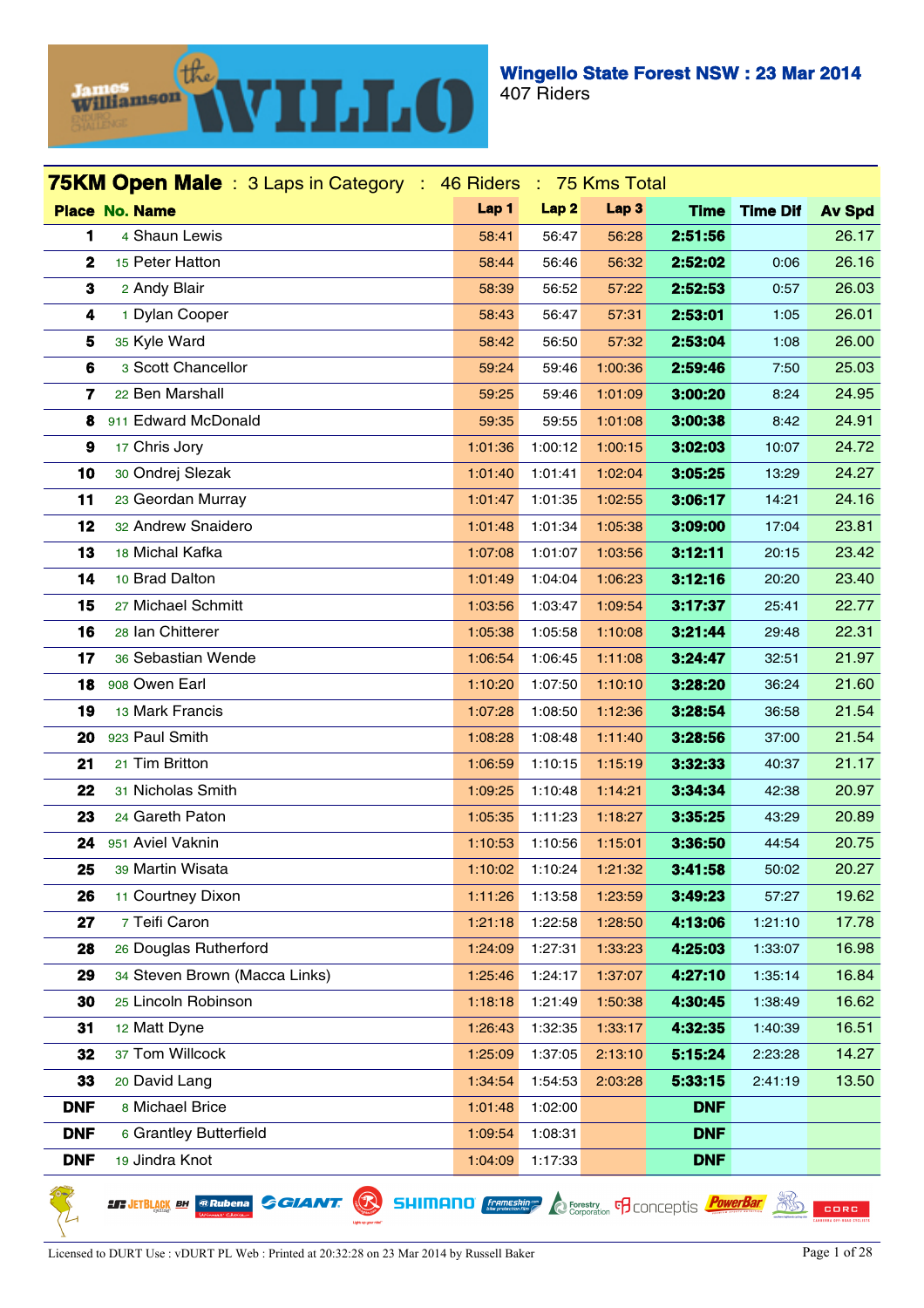

| 1:24:51 | <b>DNF</b> |                    |
|---------|------------|--------------------|
| 1:41:47 | <b>DNF</b> |                    |
| 58:44   | <b>DNF</b> |                    |
| 1:00:14 | <b>DNF</b> |                    |
| 1:08:26 | <b>DNF</b> |                    |
| 1:15:35 | <b>DNF</b> |                    |
| 1:28:38 | <b>DNF</b> |                    |
|         | <b>DNS</b> |                    |
|         | <b>DNS</b> |                    |
|         | <b>DNS</b> |                    |
|         |            | 1:33:36<br>1:50:48 |

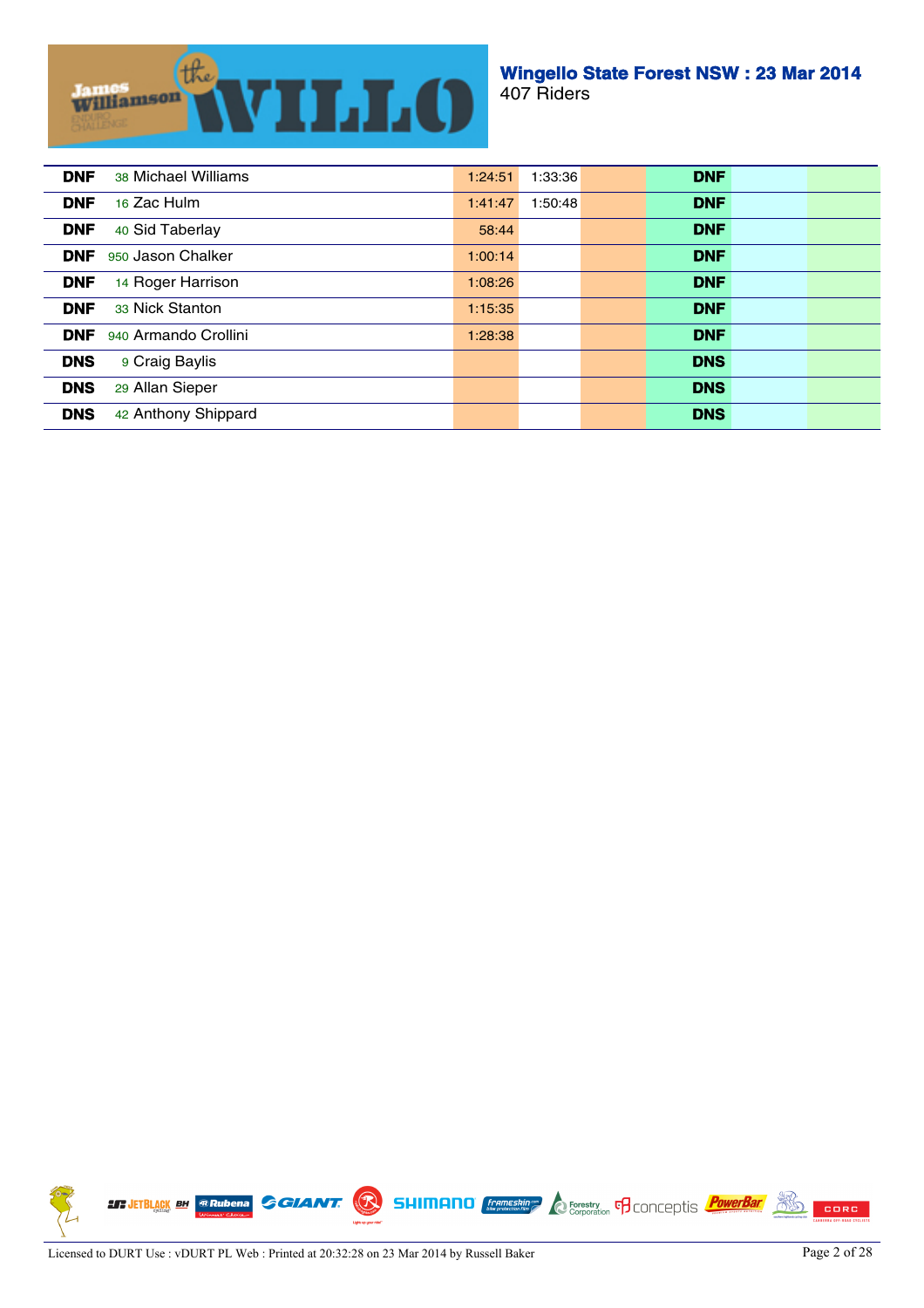

| <b>75KM Open Female</b> : 3 Laps in Category : 7 Riders : 75 Kms Total |         |         |                  |             |                 |               |  |  |  |
|------------------------------------------------------------------------|---------|---------|------------------|-------------|-----------------|---------------|--|--|--|
| <b>Place No. Name</b>                                                  | Lap 1   | Lap2    | Lap <sub>3</sub> | <b>Time</b> | <b>Time Dif</b> | <b>Av Spd</b> |  |  |  |
| 201 Jenny Fay                                                          | 1:05:33 | 1:04:57 | 1:06:08          | 3:16:38     |                 | 22.89         |  |  |  |
| $\mathbf{2}$<br>207 Lana Moy                                           | 1:11:23 | 1:12:54 | 1:15:46          | 3:40:03     | 23:25           | 20.45         |  |  |  |
| 204 Lucy Bechtel<br>3                                                  | 1:13:04 | 1:14:28 | 1:13:41          | 3:41:13     | 24:35           | 20.34         |  |  |  |
| 202 Kathryn Bicknell<br>4                                              | 1:24:07 | 1:18:27 | 1:17:53          | 4:00:27     | 43:49           | 18.71         |  |  |  |
| 924 Kim Smith<br>5                                                     | 1:20:33 | 1:23:37 | 1:25:54          | 4:10:04     | 53:26           | 18.00         |  |  |  |
| 205 Alyssa Glyde<br>6                                                  | 1:24:34 | 1:24:38 | 1:25:17          | 4:14:29     | 57:51           | 17.68         |  |  |  |
| 206 Tamara Howlett<br>7                                                | 1:40:55 | 1:45:16 | 1:51:32          | 5:17:43     | 2:01:05         | 14.16         |  |  |  |

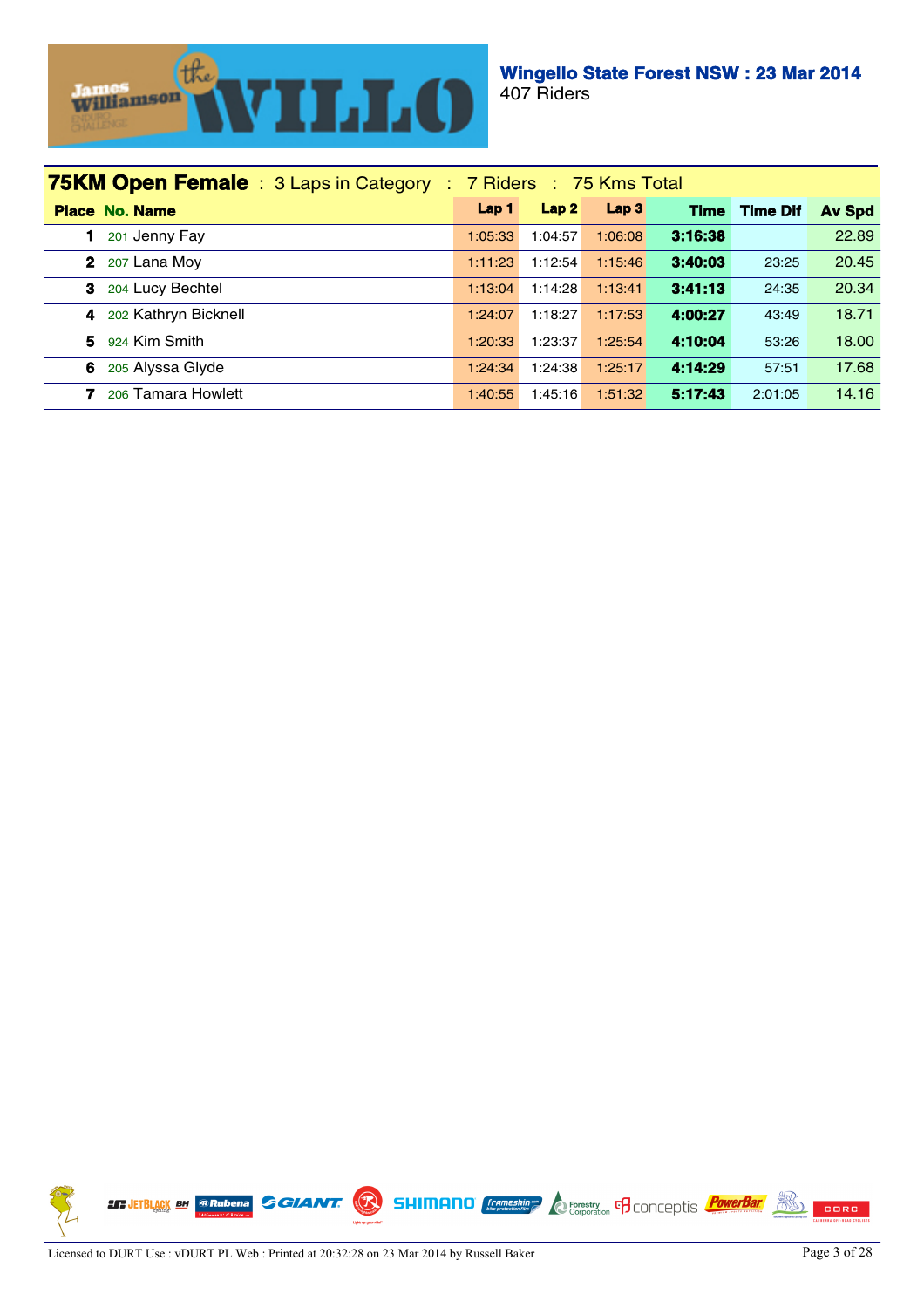

|            | 75Km Male Masters 40+ : 3 Laps in Category : 39 Riders : 75 Kms Total |         |                  |                  |             |                 |               |
|------------|-----------------------------------------------------------------------|---------|------------------|------------------|-------------|-----------------|---------------|
|            | <b>Place No. Name</b>                                                 | Lap 1   | Lap <sub>2</sub> | Lap <sub>3</sub> | <b>Time</b> | <b>Time Dif</b> | <b>Av Spd</b> |
| 1.         | 934 Minter Barnard                                                    | 1:00:01 | 1:02:04          | 1:02:49          | 3:04:54     |                 | 24.34         |
|            | 2 151 Darren Smith                                                    | 1:01:46 | 1:01:34          | 1:02:43          | 3:06:03     | 1:09            | 24.19         |
| 3          | 153 Richard Vollebregt                                                | 1:02:10 | 1:03:13          | 1:04:02          | 3:09:25     | 4:31            | 23.76         |
| 4          | 952 John Henderson                                                    | 1:03:58 | 1:03:29          | 1:05:28          | 3:12:55     | 8:01            | 23.33         |
| 5          | 125 Paul Brodie                                                       | 1:03:52 | 1:03:33          | 1:07:38          | 3:15:03     | 10:09           | 23.07         |
| 6          | 122 Stephen Alegria                                                   | 1:03:57 | 1:03:44          | 1:08:34          | 3:16:15     | 11:21           | 22.93         |
|            | 7 133 Bernie l'Ons                                                    | 1:05:41 | 1:04:59          | 1:05:44          | 3:16:24     | 11:30           | 22.91         |
| 8          | 144 David O'Connell                                                   | 1:05:19 | 1:05:03          | 1:06:04          | 3:16:26     | 11:32           | 22.91         |
| 9          | 127 Guy Cowan                                                         | 1:05:44 | 1:04:55          | 1:10:00          | 3:20:39     | 15:45           | 22.43         |
| 10         | 147 Andrew Poppett                                                    | 1:05:46 | 1:06:54          | 1:09:06          | 3:21:46     | 16:52           | 22.30         |
| 11         | 927 Troy Hatchman                                                     | 1:06:18 | 1:07:06          | 1:09:40          | 3:23:04     | 18:10           | 22.16         |
| 12         | 143 Robin Mules                                                       | 1:08:32 | 1:08:40          | 1:10:04          | 3:27:16     | 22:22           | 21.71         |
| 13         | 131 Andrew Hallam                                                     | 1:10:49 | 1:09:39          | 1:11:24          | 3:31:52     | 26:58           | 21.24         |
| 14         | 154 Jeff Walker                                                       | 1:08:06 | 1:11:06          | 1:13:29          | 3:32:41     | 27:47           | 21.16         |
| 15         | 132 Andrew Herlihen                                                   | 1:09:50 | 1:10:34          | 1:14:08          | 3:34:32     | 29:38           | 20.98         |
| 16         | 128 Ben Edols                                                         | 1:06:33 | 1:12:00          | 1:16:24          | 3:34:57     | 30:03           | 20.94         |
| 17         | 135 Matt Keele                                                        | 1:09:41 | 1:10:50          | 1:18:54          | 3:39:25     | 34:31           | 20.51         |
| 18         | 136 Steve Kick                                                        | 1:11:32 | 1:13:47          | 1:15:43          | 3:41:02     | 36:08           | 20.36         |
| 19         | 155 Andrew Wernick                                                    | 1:11:00 | 1:14:22          | 1:21:54          | 3:47:16     | 42:22           | 19.80         |
| 20         | 138 Brian Knowler                                                     | 1:13:51 | 1:16:08          | 1:20:11          | 3:50:10     | 45:16           | 19.55         |
| 21         | 126 Nathan Carroll                                                    | 1:17:23 | 1:17:16          | 1:15:51          | 3:50:30     | 45:36           | 19.52         |
| 22         | 149 Craig Scott                                                       | 1:14:10 | 1:16:19          | 1:21:28          | 3:51:57     | 47:03           | 19.40         |
| 23         | 137 Willem Knopper                                                    | 1:20:13 | 1:20:31          | 1:26:55          | 4:07:39     | 1:02:45         | 18.17         |
| 24         | 134 Lachlan Ingram                                                    | 1:21:48 | 1:23:17          | 1:27:08          | 4:12:13     | 1:07:19         | 17.84         |
| 25         | 156 Robert Williams                                                   | 1:18:38 | 1:23:18          | 1:30:58          | 4:12:54     | 1:08:00         | 17.79         |
| 26         | 148 Paul Rutten                                                       | 1:18:25 | 1:21:53          | 1:32:40          | 4:12:58     | 1:08:04         | 17.79         |
| 27         | 142 David Millar                                                      | 1:18:47 | 1:24:39          | 1:33:43          | 4:17:09     | 1:12:15         | 17.50         |
| 28         | 139 Jason Longdon                                                     | 1:21:52 | 1:24:17          | 1:35:56          | 4:22:05     | 1:17:11         | 17.17         |
| 29         | 146 Peter McCrindle                                                   | 1:25:10 | 1:32:21          | 1:36:35          | 4:34:06     | 1:29:12         | 16.42         |
| 30         | 123 Yahansi Barreto                                                   | 1:17:48 | 1:28:32          | 1:52:28          | 4:38:48     | 1:33:54         | 16.14         |
| 31         | 152 Sean van der Walt                                                 | 1:26:57 | 1:32:29          | 1:44:42          | 4:44:08     | 1:39:14         | 15.84         |
| 32         | 150 Ray Simpson                                                       | 1:28:04 | 1:33:23          | 1:54:51          | 4:56:18     | 1:51:24         | 15.19         |
| <b>DNF</b> | 121 Brenton Alchin                                                    | 1:10:54 | 1:13:59          |                  | <b>DNF</b>  |                 |               |
| <b>DNF</b> | 129 Peter Fitch                                                       | 1:18:15 | 1:22:23          |                  | <b>DNF</b>  |                 |               |
| <b>DNF</b> | 145 David Och                                                         | 1:23:39 | 1:43:50          |                  | <b>DNF</b>  |                 |               |
| <b>DNF</b> | 140 Bruce Macaulay                                                    | 1:20:26 |                  |                  | <b>DNF</b>  |                 |               |

**LT JETBLACK BH @Rubena** 

**SHIMANO** *<i>Enginemesking* **C** Forestry **F** CONCEPTIS *PowerBar* **EQ CORC** 

**GGIANT.**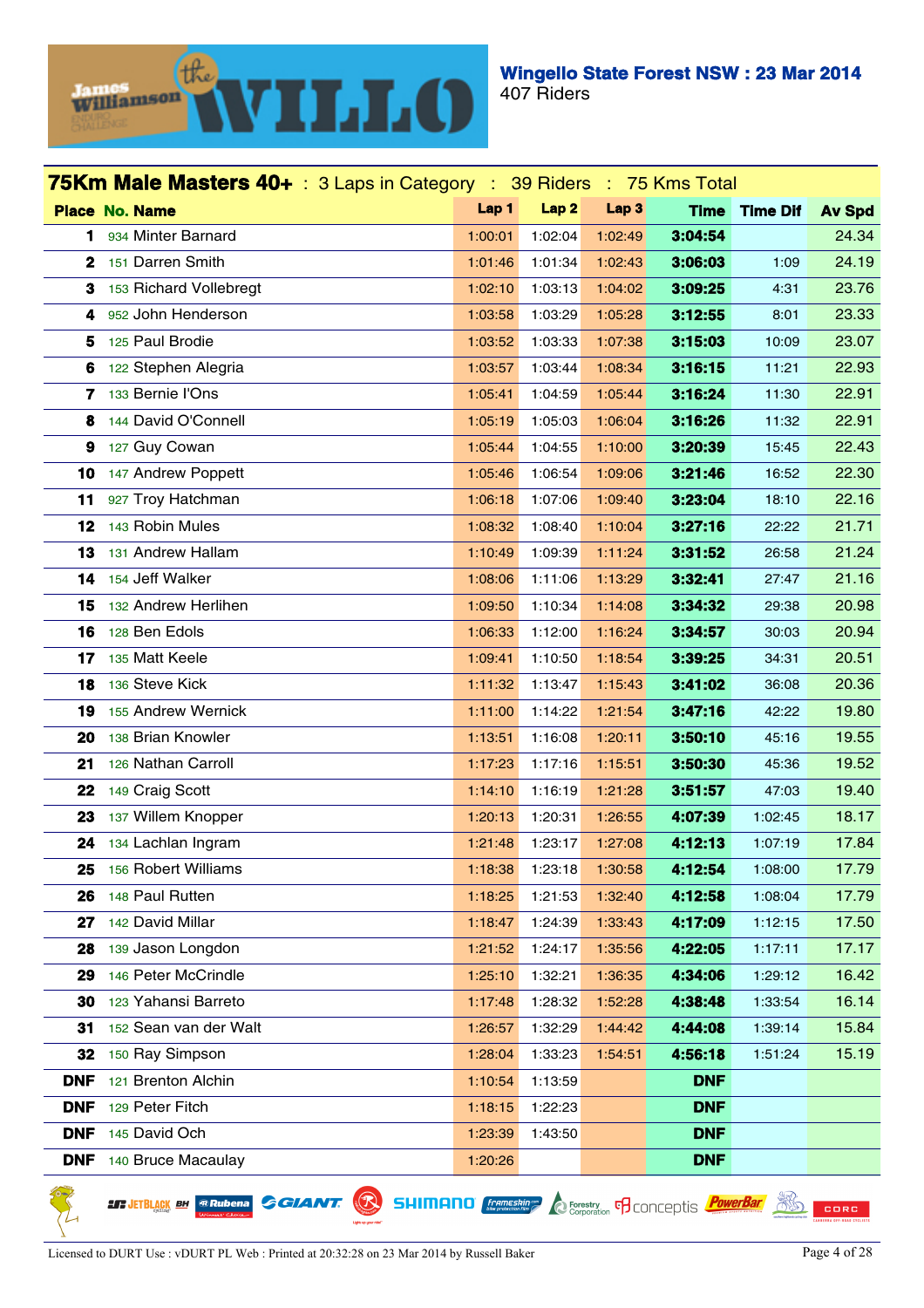

| <b>DNF</b><br>130 Tony Gasparre | 1:52:13 | <b>DNF</b> |  |
|---------------------------------|---------|------------|--|
| <b>DNS</b> 124 Vince Brant      |         | <b>DNS</b> |  |
| <b>DNS</b> 141 Doug McLean      |         | <b>DNS</b> |  |

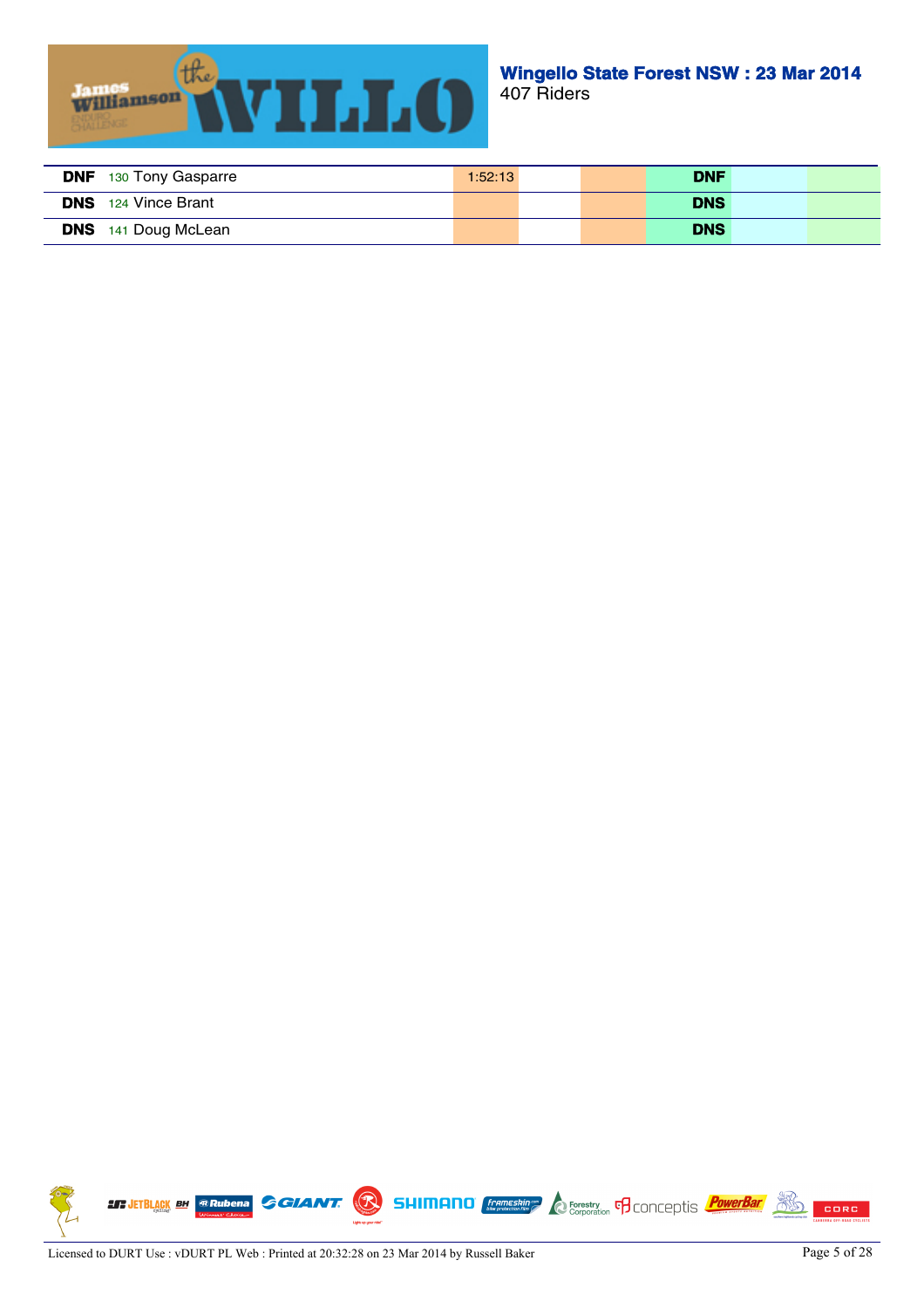

| <b>75Km Female Masters 40+</b> : 3 Laps in Category : 3 Riders : 75 Kms Total |         |         |                  |             |                 |               |
|-------------------------------------------------------------------------------|---------|---------|------------------|-------------|-----------------|---------------|
| <b>Place No. Name</b>                                                         | Lap 1   | Lap2    | Lap <sub>3</sub> | <b>Time</b> | <b>Time Dif</b> | <b>Av Spd</b> |
| 252 Larri Wallbridge                                                          | 1:14:36 | 1:14:33 | 1:16:26          | 3:45:35     |                 | 19.95         |
| 2 943 Anne Napier                                                             | 1:14:11 | 1:14:49 | 1:20:30          | 3:49:30     | 3:55            | 19.61         |
| 3 251 Wendy Stevenson                                                         | 1:17:13 | 1:17:29 | 1:19:04          | 3:53:46     | 8:11            | 19.25         |

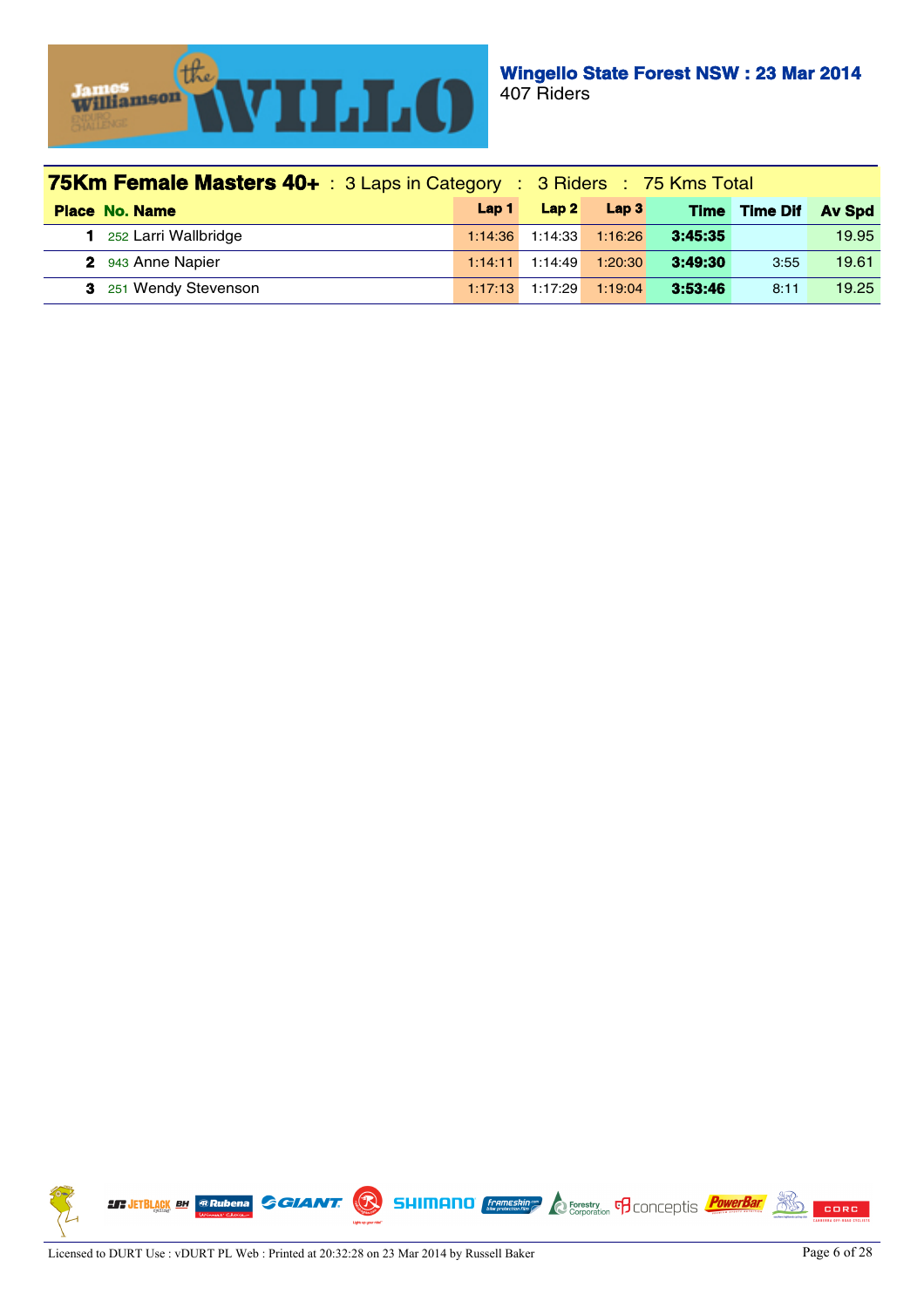

| 75Km Super Masters Male 50+ : 3 Laps in Category : 15 Riders : 75 Kms Total |                       |         |                  |         |             |                 |               |
|-----------------------------------------------------------------------------|-----------------------|---------|------------------|---------|-------------|-----------------|---------------|
|                                                                             | <b>Place No. Name</b> | Lap 1   | Lap <sub>2</sub> | Lap 3   | <b>Time</b> | <b>Time Dif</b> | <b>Av Spd</b> |
| 1                                                                           | 184 Paul Morgan       | 1:03:45 | 1:04:01          | 1:04:56 | 3:12:42     |                 | 23.35         |
|                                                                             | 2 944 Garry James     | 1:03:44 | 1:04:00          | 1:05:00 | 3:12:44     | 0:02            | 23.35         |
| 3                                                                           | 174 Mark Hardy        | 1:06:19 | 1:06:55          | 1:07:45 | 3:20:59     | 8:17            | 22.39         |
| 4                                                                           | 181 Simon Stead       | 1:09:38 | 1:07:55          | 1:09:20 | 3:26:53     | 14:11           | 21.75         |
| 5                                                                           | 183 Anthony Willis    | 1:07:05 | 1:09:28          | 1:11:46 | 3:28:19     | 15:37           | 21.60         |
| 6                                                                           | 177 David McCook      | 1:07:33 | 1:09:43          | 1:12:28 | 3:29:44     | 17:02           | 21.46         |
|                                                                             | 7 180 Ian Prosser     | 1:09:10 | 1:12:06          | 1:15:15 | 3:36:31     | 23:49           | 20.78         |
| 8                                                                           | 179 Kevin Nichols     | 1:12:02 | 1:14:11          | 1:15:41 | 3:41:54     | 29:12           | 20.28         |
| 9                                                                           | 182 Paul van Egmond   | 1:15:40 | 1:14:56          | 1:22:38 | 3:53:14     | 40:32           | 19.29         |
| 10                                                                          | 175 Steve Hogg        | 1:16:53 | 1:16:47          | 1:21:56 | 3:55:36     | 42:54           | 19.10         |
| 11                                                                          | 172 Stephen Evans     | 1:24:11 | 1:26:25          | 1:32:31 | 4:23:07     | 1:10:25         | 17.10         |
| 12                                                                          | 176 John Lascelles    | 1:24:39 | 1:25:54          | 1:36:32 | 4:27:05     | 1:14:23         | 16.85         |
| 13                                                                          | 178 Peter McIntosh    | 1:28:16 | 1:33:33          | 1:43:55 | 4:45:44     | 1:33:02         | 15.75         |
| <b>DNF</b>                                                                  | 171 Neil Dall         | 1:15:01 | 1:22:26          |         | <b>DNF</b>  |                 |               |
| <b>DNS</b>                                                                  | 173 Ray Giddins       |         |                  |         | <b>DNS</b>  |                 |               |

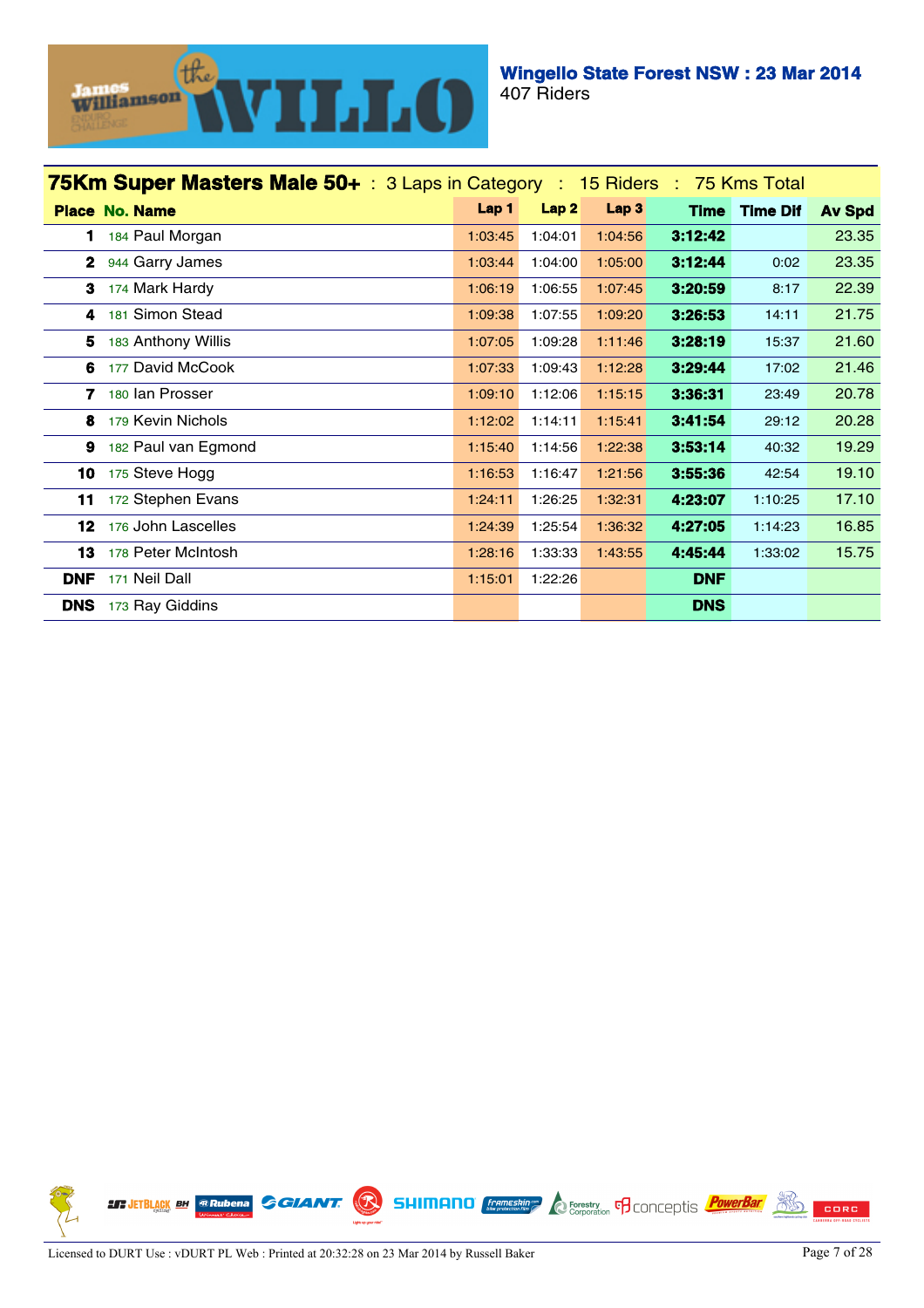

|              | <b>50Km Open Male</b> : 2 Laps in Category : 65 Riders : 50 Kms Total |         |                  |                  |             |                 |               |
|--------------|-----------------------------------------------------------------------|---------|------------------|------------------|-------------|-----------------|---------------|
|              | <b>Place No. Name</b>                                                 | Lap 1   | Lap <sub>2</sub> | Lap <sub>3</sub> | <b>Time</b> | <b>Time Dif</b> | <b>Av Spd</b> |
| 1            | 41 Brendan Johnston                                                   | 1:01:16 | 56:06            |                  | 1:57:22     |                 | 25.56         |
| $\mathbf{2}$ | 329 Garry Millburn                                                    | 1:01:16 | 58:49            |                  | 2:00:05     | 2:43            | 24.98         |
| 3            | 5 Paul van der Ploeg                                                  | 1:01:18 | 58:48            |                  | 2:00:06     | 2:44            | 24.98         |
| 4            | 348 Tristan Ward                                                      | 1:01:24 | 58:44            |                  | 2:00:08     | 2:46            | 24.97         |
| 5            | 352 Daniel McDonald                                                   | 1:01:17 | 58:53            |                  | 2:00:10     | 2:48            | 24.97         |
| 6            | 314 Craig Gordon                                                      | 1:01:24 | 1:00:44          |                  | 2:02:08     | 4:46            | 24.56         |
| 7            | 353 Glen Sinnott                                                      | 1:01:34 | 1:01:42          |                  | 2:03:16     | 5:54            | 24.34         |
| 8            | 351 Warren Wood                                                       | 1:03:04 | 1:02:14          |                  | 2:05:18     | 7:56            | 23.94         |
| 9            | 310 Andrew Fell                                                       | 1:02:56 | 1:02:26          |                  | 2:05:22     | 8:00            | 23.93         |
| 10           | 317 Ben Henderson                                                     | 1:02:45 | 1:03:36          |                  | 2:06:21     | 8:59            | 23.74         |
| 11           | 349 Jake Whitton                                                      | 1:02:47 | 1:04:52          |                  | 2:07:39     | 10:17           | 23.50         |
| 12           | 932 Adrian Azzopardi                                                  | 1:04:22 | 1:04:47          |                  | 2:09:09     | 11:47           | 23.23         |
| 13           | 304 David Bell                                                        | 1:05:56 | 1:04:52          |                  | 2:10:48     | 13:26           | 22.94         |
| 14           | 947 Christopher Herron                                                | 1:05:58 | 1:04:52          |                  | 2:10:50     | 13:28           | 22.93         |
| 15           | 309 Nathan Crump                                                      | 1:02:57 | 1:08:05          |                  | 2:11:02     | 13:40           | 22.89         |
| 16           | 344 Ben Telfer                                                        | 1:07:39 | 1:05:23          |                  | 2:13:02     | 15:40           | 22.55         |
| 17           | 913 Kurt Warn                                                         | 1:07:07 | 1:06:20          |                  | 2:13:27     | 16:05           | 22.48         |
| 18           | 331 Jeremy Muir                                                       | 1:06:51 | 1:06:51          |                  | 2:13:42     | 16:20           | 22.44         |
| 19           | 327 Edward Meeuwissen                                                 | 1:07:41 | 1:08:16          |                  | 2:15:57     | 18:35           | 22.07         |
| 20           | 336 Ben Porter                                                        | 1:11:03 | 1:11:00          |                  | 2:22:03     | 24:41           | 21.12         |
| 21           | 338 Jason Rolfe                                                       | 1:12:06 | 1:10:54          |                  | 2:23:00     | 25:38           | 20.98         |
| 22           | 302 Mark Austen                                                       | 1:10:15 | 1:13:06          |                  | 2:23:21     | 25:59           | 20.93         |
| 23           | 321 Brendan Lakey                                                     | 1:10:22 | 1:13:54          |                  | 2:24:16     | 26:54           | 20.79         |
| 24           | 357 Guillaume Clement                                                 | 1:12:43 | 1:12:29          |                  | 2:25:12     | 27:50           | 20.66         |
| 25           | 305 Marius Birsanu                                                    | 1:11:06 | 1:14:08          |                  | 2:25:14     | 27:52           | 20.66         |
| 26           | 337 Paul Reynolds                                                     | 1:12:35 | 1:13:51          |                  | 2:26:26     | 29:04           | 20.49         |
| 27           | 335 Shane Paton                                                       | 1:10:11 | 1:17:06          |                  | 2:27:17     | 29:55           | 20.37         |
| 28           | 323 John Mader                                                        | 1:14:03 | 1:13:42          |                  | 2:27:45     | 30:23           | 20.30         |
| 29           | 906 Wes Fraser                                                        | 1:13:35 | 1:14:13          |                  | 2:27:48     | 30:26           | 20.30         |
| 30           | 334 David Nisbet                                                      | 1:13:34 | 1:15:17          |                  | 2:28:51     | 31:29           | 20.15         |
| 31           | 326 Peter McManus                                                     | 1:10:14 | 1:18:47          |                  | 2:29:01     | 31:39           | 20.13         |
| 32           | 43 Paul Davis                                                         | 1:14:54 | 1:17:00          |                  | 2:31:54     | 34:32           | 19.75         |
| 33           | 307 Michal Burda                                                      | 1:15:53 | 1:18:46          |                  | 2:34:39     | 37:17           | 19.40         |
| 34           | 339 Sean Rowan                                                        | 1:16:00 | 1:19:07          |                  | 2:35:07     | 37:45           | 19.34         |
| 35           | 939 Rhyan Young                                                       | 1:17:33 | 1:21:23          |                  | 2:38:56     | 41:34           | 18.88         |
| 36           | 933 Eli Hefter                                                        | 1:21:01 | 1:17:57          |                  | 2:38:58     | 41:36           | 18.87         |

Licensed to DURT Use : vDURT PL Web : Printed at 20:32:28 on 23 Mar 2014 by Russell Baker Page 8 of 28

**LT JETBLACK BH @Rubena** 

**GGIANT.** 

**SHIMANO** *<i>Enginemesking* **C** Forestry **F** CONCEPTIS *PowerBar* **EQ CORC**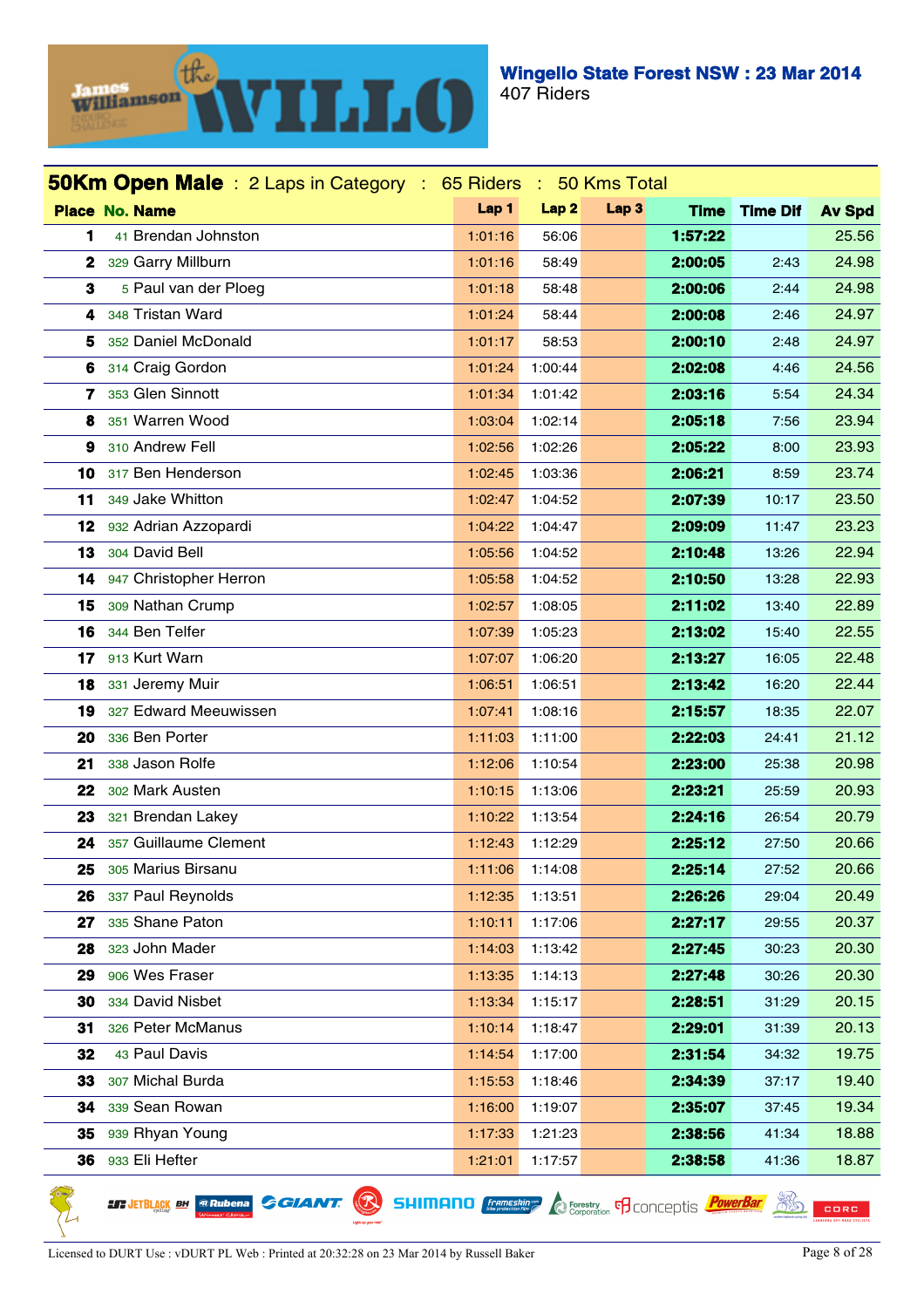

| 37         | 355 Norbert Beaujean    | 1:13:40 | 1:28:35 | 2:42:15    | 44:53   | 18.49 |
|------------|-------------------------|---------|---------|------------|---------|-------|
| 38         | 324 Trent McAllan       | 1:18:40 | 1:25:34 | 2:44:14    | 46:52   | 18.27 |
| 39         | 343 Daniel Spasojevic   | 1:20:44 | 1:27:00 | 2:47:44    | 50:22   | 17.89 |
| 40         | 319 Adam Jura           | 1:22:43 | 1:27:42 | 2:50:25    | 53:03   | 17.60 |
| 41         | 320 Andre Lackmann      | 1:23:05 | 1:32:18 | 2:55:23    | 58:01   | 17.11 |
| 42         | 350 Stefan Williams     | 1:29:02 | 1:39:49 | 3:08:51    | 1:11:29 | 15.89 |
| 43         | 313 Dion Glover         | 1:30:35 | 1:39:46 | 3:10:21    | 1:12:59 | 15.76 |
| 44         | 341 Daniel Shanks       | 1:28:06 | 1:42:18 | 3:10:24    | 1:13:02 | 15.76 |
| 45         | 333 Lawrence Naccarella | 1:24:03 | 1:48:10 | 3:12:13    | 1:14:51 | 15.61 |
| 46         | 318 Chris Hinchey       | 1:35:13 | 1:37:26 | 3:12:39    | 1:15:17 | 15.57 |
| 47         | 360 Frederic Forjan     | 1:38:52 | 1:34:18 | 3:13:10    | 1:15:48 | 15.53 |
| 48         | 306 Glen Brown          | 1:36:05 | 1:46:12 | 3:22:17    | 1:24:55 | 14.83 |
| 49         | 361 Peter Horsley       | 1:38:53 | 1:51:53 | 3:30:46    | 1:33:24 | 14.23 |
| 50         | 328 Oliver Meurant      | 1:44:44 | 1:55:19 | 3:40:03    | 1:42:41 | 13.63 |
| 51         | 315 Michael Haines      | 1:39:36 | 2:00:34 | 3:40:10    | 1:42:48 | 13.63 |
| 52         | 345 Andrew Thompson     | 1:39:52 | 2:00:33 | 3:40:25    | 1:43:03 | 13.61 |
| <b>DNF</b> | 910 Harry Herne         | 1:28:12 |         | <b>DNF</b> |         |       |
| <b>DNF</b> | 907 Michael Brew        | 1:29:46 |         | <b>DNF</b> |         |       |
| <b>DNF</b> | 301 Daniel Atkins       | 1:36:51 |         | <b>DNF</b> |         |       |
| <b>DNS</b> | 303 Nick Barnett        |         |         | <b>DNS</b> |         |       |
| <b>DNS</b> | 311 Matthew Fleming     |         |         | <b>DNS</b> |         |       |
| <b>DNS</b> | 312 Jason Flugler       |         |         | <b>DNS</b> |         |       |
| <b>DNS</b> | 322 Shayne Ludlow       |         |         | <b>DNS</b> |         |       |
| <b>DNS</b> | 325 Mark McLean         |         |         | <b>DNS</b> |         |       |
| <b>DNS</b> | 330 Joshua Motbey       |         |         | <b>DNS</b> |         |       |
| <b>DNS</b> | 332 Clayton Mumford     |         |         | <b>DNS</b> |         |       |
| <b>DNS</b> | 340 Will Scott          |         |         | <b>DNS</b> |         |       |
| <b>DNS</b> | 347 Marty Vandermolen   |         |         | <b>DNS</b> |         |       |
| <b>DNS</b> | 354 Joel Donney         |         |         | <b>DNS</b> |         |       |

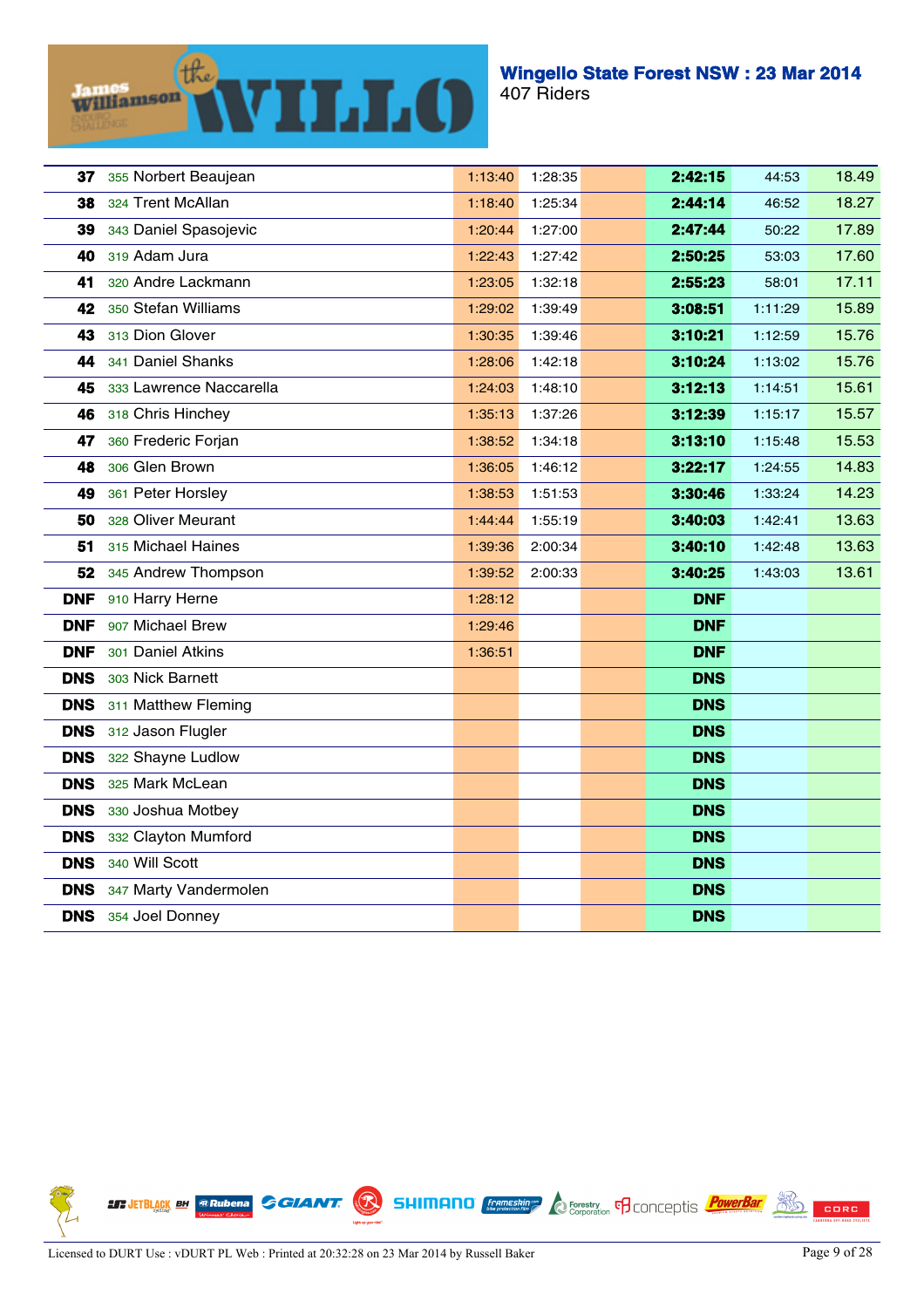

| <b>50KM Open Female</b> : 2 Laps in Category : 15 Riders : 50 Kms Total |         |                  |      |             |                 |               |  |
|-------------------------------------------------------------------------|---------|------------------|------|-------------|-----------------|---------------|--|
| <b>Place No. Name</b>                                                   | Lap 1   | Lap <sub>2</sub> | Lap3 | <b>Time</b> | <b>Time Dif</b> | <b>Av Spd</b> |  |
| 506 Emily Parkes<br>1                                                   | 1:08:53 | 1:06:09          |      | 2:15:02     |                 | 22.22         |  |
| 912 Eliza Kwan<br>$\mathbf{2}$                                          | 1:08:55 | 1:07:40          |      | 2:16:35     | 1:33            | 21.96         |  |
| 502 Eva Boland<br>3                                                     | 1:16:59 | 1:17:00          |      | 2:33:59     | 18:57           | 19.48         |  |
| 507 Cara Paton<br>4                                                     | 1:17:04 | 1:20:17          |      | 2:37:21     | 22:19           | 19.07         |  |
| 512 Linda Stahlgren Bouveng<br>5.                                       | 1:20:31 | 1:20:56          |      | 2:41:27     | 26:25           | 18.58         |  |
| 941 Marisa Bertoia<br>6                                                 | 1:19:55 | 1:24:30          |      | 2:44:25     | 29:23           | 18.25         |  |
| 508 Amanda Porter<br>7                                                  | 1:21:37 | 1:24:42          |      | 2:46:19     | 31:17           | 18.04         |  |
| 501 Vanessa Boatwright<br>8                                             | 1:19:22 | 1:27:50          |      | 2:47:12     | 32:10           | 17.94         |  |
| 509 Izabela Rudol<br>9                                                  | 1:23:11 | 1:24:42          |      | 2:47:53     | 32:51           | 17.87         |  |
| 503 Leah Childs<br>10                                                   | 1:26:08 | 1:29:46          |      | 2:55.54     | 40:52           | 17.06         |  |
| 505 Sarah Gan<br>11                                                     | 1:25:57 | 1:32:14          |      | 2:58:11     | 43:09           | 16.84         |  |
| 511 Juliane Wisata<br>12                                                | 1:39:25 | 1:47:59          |      | 3:27:24     | 1:12:22         | 14.46         |  |
| <b>DNF</b><br>510 Claire Whiteman                                       | 1:13:42 |                  |      | <b>DNF</b>  |                 |               |  |
| <b>DNF</b><br>504 Niki Fisher                                           | 1:18:30 |                  |      | <b>DNF</b>  |                 |               |  |
| <b>DNF</b><br>921 Wendy Wedd                                            | 1:52:53 |                  |      | <b>DNF</b>  |                 |               |  |

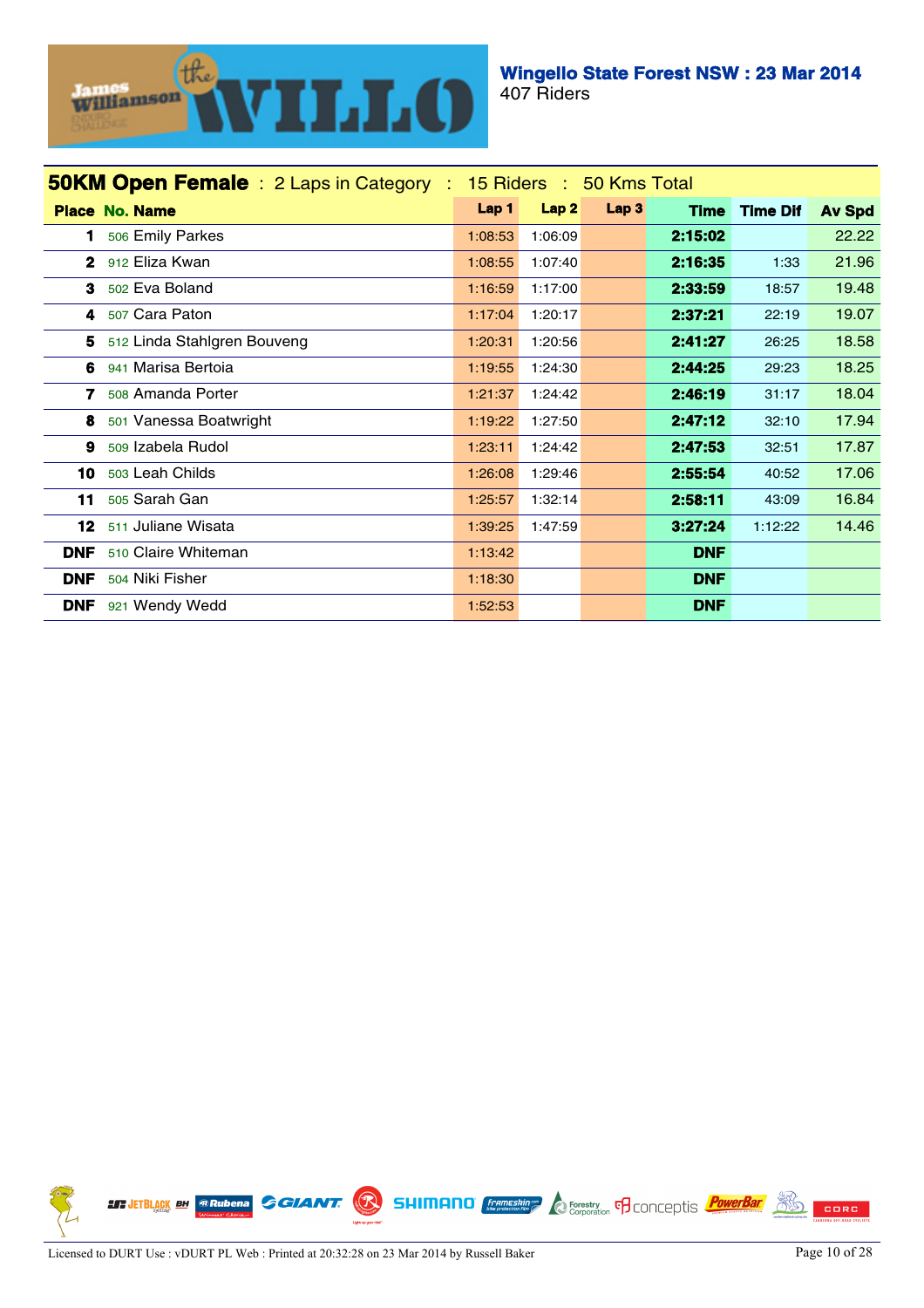

| <b>50Km Team of 2</b> : 2 Laps in Category : 7 Riders : 50 Kms Total |         |         |                  |         |                 |               |  |  |
|----------------------------------------------------------------------|---------|---------|------------------|---------|-----------------|---------------|--|--|
| <b>Place No. Name</b>                                                | Lap 1   | Lap2    | Lap <sub>3</sub> | Time    | <b>Time Dif</b> | <b>Av Spd</b> |  |  |
| 367 Tony & Scott: Scottie and His Hottie                             | 1:23:26 | 1:10:27 |                  | 2:33:53 |                 | 19.50         |  |  |
| 2 356 lan & Jason: MacDesign                                         | 1:21:09 | 1:18:38 |                  | 2:39:47 | 5:54            | 18.78         |  |  |
| 3 918 Stephen & Noah: Get A Leg On                                   | 1:26:23 | 1:22:54 |                  | 2:49:17 | 15:24           | 17.72         |  |  |
| 4 916 Sean & Liam: Single Trail                                      | 1:24:58 | 1:25:27 |                  | 2:50:25 | 16:32           | 17.60         |  |  |
| 5<br>364 Jeff & Kim : Scobie                                         | 1:35:52 | 1:19:32 |                  | 2:55:24 | 21:31           | 17.10         |  |  |
| 358 Ellen & Stacey: Vrouwen Gladjanus<br>6                           | 1:33:25 | 1:41:52 |                  | 3:15:17 | 41:24           | 15.36         |  |  |
| 363 Lisa & Dan: Chocolate Fish<br>7                                  | 1:35:55 | 2:31:11 |                  | 4:07:06 | 1:33:13         | 12.14         |  |  |

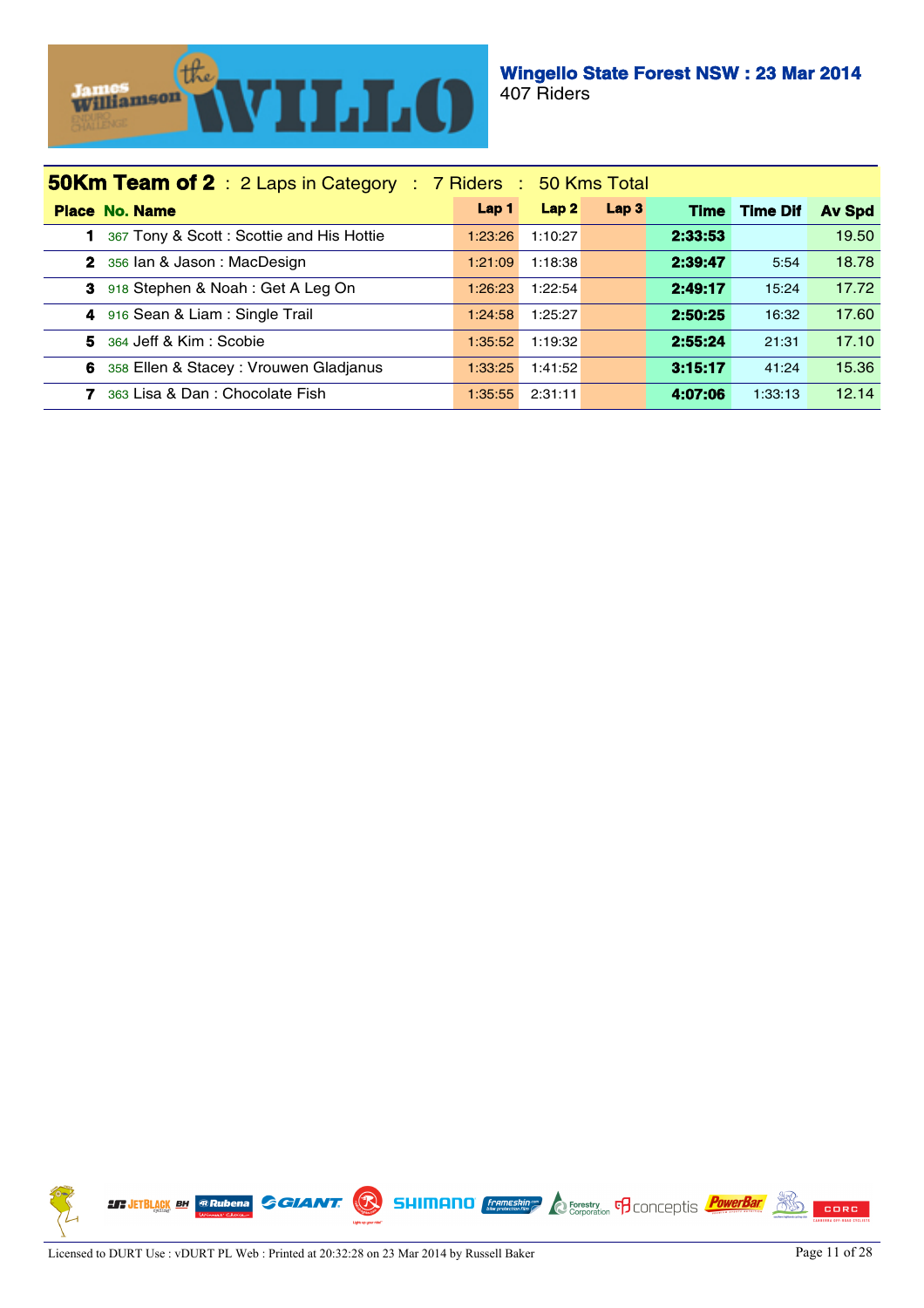

| <b>50KMS Masters Male 40+</b> : 2 Laps in Category : 62 Riders : 50 Kms Total |                         |                  |                  |                  |             |                 |               |  |  |  |
|-------------------------------------------------------------------------------|-------------------------|------------------|------------------|------------------|-------------|-----------------|---------------|--|--|--|
|                                                                               | <b>Place No. Name</b>   | Lap <sub>1</sub> | Lap <sub>2</sub> | Lap <sub>3</sub> | <b>Time</b> | <b>Time Dif</b> | <b>Av Spd</b> |  |  |  |
| 1                                                                             | 435 Bradley Morton      | 1:00:01          | 1:00:09          |                  | 2:00:10     |                 | 24.97         |  |  |  |
| $\mathbf{2}$                                                                  | 443 Daniel Segeri       | 1:01:47          | 1:03:48          |                  | 2:05:35     | 5:25            | 23.89         |  |  |  |
| 3                                                                             | 417 Scott Defina        | 1:03:46          | 1:03:57          |                  | 2:07:43     | 7:33            | 23.49         |  |  |  |
| 4                                                                             | 401 Andrew Addison      | 1:05:46          | 1:07:40          |                  | 2:13:26     | 13:16           | 22.48         |  |  |  |
| 5                                                                             | 434 David Medlock       | 1:04:55          | 1:10:40          |                  | 2:15:35     | 15:25           | 22.13         |  |  |  |
| 6                                                                             | 429 Andrew Keayes       | 1:06:47          | 1:08:56          |                  | 2:15:43     | 15:33           | 22.10         |  |  |  |
| 7                                                                             | 440 Michael Redman      | 1:08:18          | 1:07:52          |                  | 2:16:10     | 16:00           | 22.03         |  |  |  |
| 8                                                                             | 416 Gary Davidson       | 1:09:25          | 1:08:27          |                  | 2:17:52     | 17:42           | 21.76         |  |  |  |
| 9                                                                             | 424 Peter Hinds         | 1:08:44          | 1:09:39          |                  | 2:18:23     | 18:13           | 21.68         |  |  |  |
| 10                                                                            | 430 Alex Kooijman       | 1:08:34          | 1:10:24          |                  | 2:18:58     | 18:48           | 21.59         |  |  |  |
| 11                                                                            | 425 Paul Hollings       | 1:10:56          | 1:09:17          |                  | 2:20:13     | 20:03           | 21.40         |  |  |  |
| 12                                                                            | 422 Rider 422           | 1:10:45          | 1:12:21          |                  | 2:23:06     | 22:56           | 20.96         |  |  |  |
| 13                                                                            | 915 Spencer Pither      | 1:12:23          | 1:13:29          |                  | 2:25:52     | 25:42           | 20.57         |  |  |  |
| 14                                                                            | 426 Robert Holmes       | 1:12:25          | 1:14:49          |                  | 2:27:14     | 27:04           | 20.38         |  |  |  |
| 15                                                                            | 437 James Palmer        | 1:11:51          | 1:15:47          |                  | 2:27:38     | 27:28           | 20.32         |  |  |  |
| 16                                                                            | 436 Paul Mourtos        | 1:15:45          | 1:13:47          |                  | 2:29:32     | 29:22           | 20.06         |  |  |  |
| 17                                                                            | 442 Matt Russell        | 1:12:20          | 1:17:21          |                  | 2:29:41     | 29:31           | 20.04         |  |  |  |
| 18                                                                            | 421 Andrew Gordon       | 1:12:39          | 1:18:16          |                  | 2:30:55     | 30:45           | 19.88         |  |  |  |
| 19                                                                            | 409 Michael Butcher     | 1:13:45          | 1:17:19          |                  | 2:31:04     | 30:54           | 19.86         |  |  |  |
| 20                                                                            | 415 Brian Daniher       | 1:16:46          | 1:17:46          |                  | 2:34:32     | 34:22           | 19.41         |  |  |  |
| 21                                                                            | 456 Joe Schuman         | 1:17:10          | 1:17:50          |                  | 2:35:00     | 34:50           | 19.35         |  |  |  |
| 22                                                                            | 404 Daryl Bird          | 1:17:39          | 1:17:38          |                  | 2:35:17     | 35:07           | 19.32         |  |  |  |
| 23                                                                            | 946 Anton Scott-Cameron | 1:17:43          | 1:18:22          |                  | 2:36:05     | 35:55           | 19.22         |  |  |  |
| 24                                                                            | 428 Simon Johnston      | 1:20:23          | 1:16:36          |                  | 2:36:59     | 36:49           | 19.11         |  |  |  |
|                                                                               | 25 450 Joseph Ward      | 1:17:09          | 1:19:53          |                  | 2:37:02     | 36:52           | 19.10         |  |  |  |
| 26                                                                            | 444 Robert Sergeeff     | 1:17:09          | 1:20:34          |                  | 2:37:43     | 37:33           | 19.02         |  |  |  |
| 27                                                                            | 431 Ben Kruger          | 1:17:51          | 1:20:09          |                  | 2:38:00     | 37:50           | 18.99         |  |  |  |
| 28                                                                            | 451 Paul Whitfeld       | 1:14:45          | 1:27:16          |                  | 2:42:01     | 41:51           | 18.52         |  |  |  |
| 29                                                                            | 420 Andrew Goldfinch    | 1:21:10          | 1:22:28          |                  | 2:43:38     | 43:28           | 18.33         |  |  |  |
| 30                                                                            | 407 Paul Burke          | 1:21:10          | 1:22:40          |                  | 2:43:50     | 43:40           | 18.31         |  |  |  |
| 31                                                                            | 413 Sean Cuerden        | 1:18:13          | 1:25:47          |                  | 2:44:00     | 43:50           | 18.29         |  |  |  |
| 32                                                                            | 453 Garth Wilson        | 1:21:11          | 1:23:10          |                  | 2:44:21     | 44:11           | 18.25         |  |  |  |
| 33                                                                            | 419 James Foster        | 1:21:17          | 1:24:11          |                  | 2:45:28     | 45:18           | 18.13         |  |  |  |
| 34                                                                            | 441 Mark Roberts        | 1:19:56          | 1:25:56          |                  | 2:45:52     | 45:42           | 18.09         |  |  |  |
| 35                                                                            | 920 Nicholas Wedd       | 1:21:19          | 1:25:36          |                  | 2:46:55     | 46:45           | 17.97         |  |  |  |
| 36                                                                            | 446 Alex Sherrard       | 1:23:06          | 1:24:06          |                  | 2:47.12     | 47:02           | 17.94         |  |  |  |

**LT JETBLACK BH @Rubena** 

**SHIMANO** *Compassing* **C Correctly C** CONCEPTIS *PowerBar* 

CORC

**GGIANT.** 

 $\left(\mathcal{R}\right)$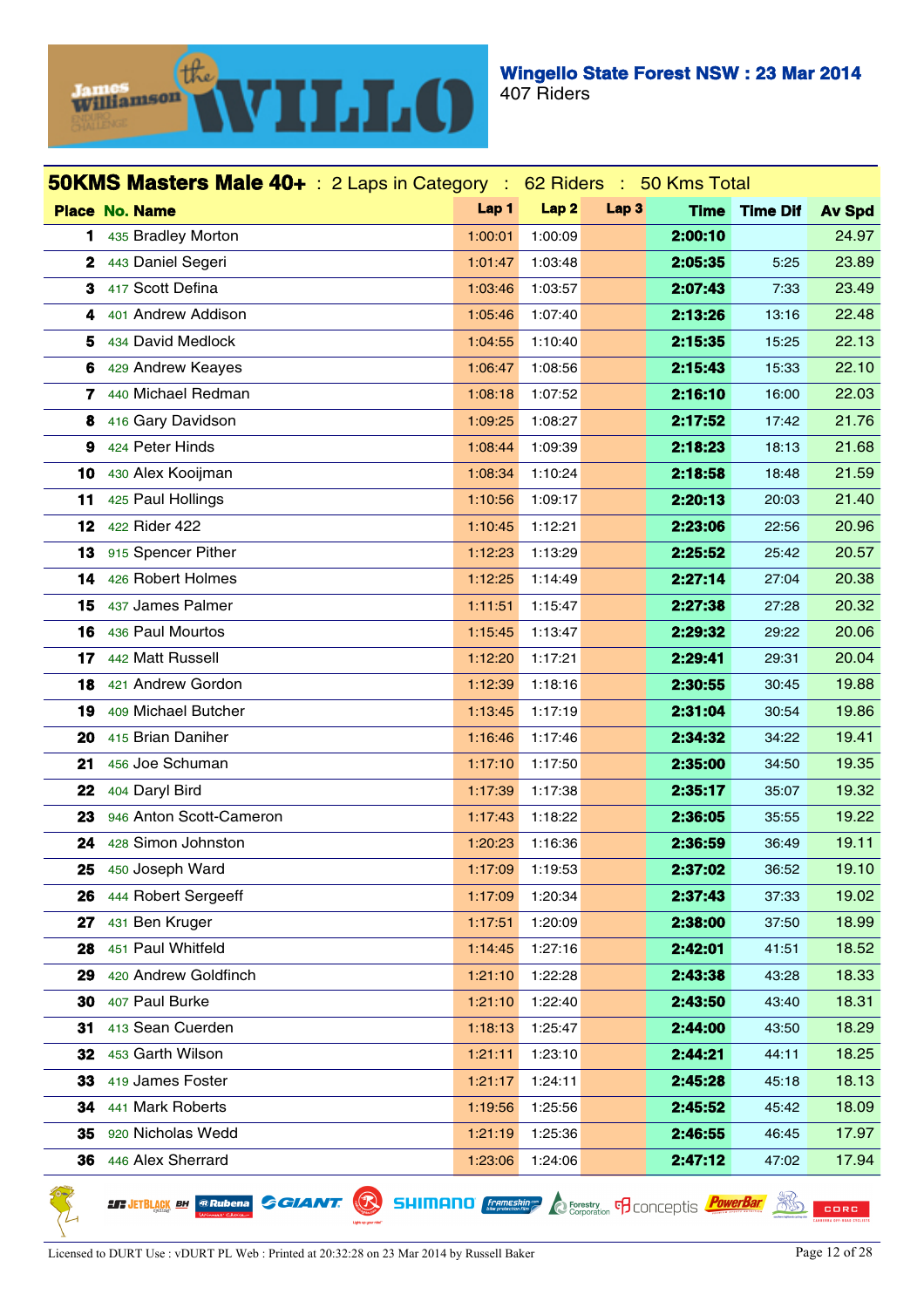(the) **WILLO** Williamson

| 37         | 454 Craig Wurtz           | 1:23:19 | 1:24:35 | 2:47:54    | 47:44   | 17.87 |
|------------|---------------------------|---------|---------|------------|---------|-------|
| 38         | 433 Leonardo Mazzetti     | 1:23:20 | 1:25:41 | 2:49:01    | 48:51   | 17.75 |
| 39         | 410 Bruce Clarke          | 1:23:55 | 1:25:53 | 2:49:48    | 49:38   | 17.67 |
| 40         | 452 Antony Williamson     | 1:23:17 | 1:32:09 | 2:55:26    | 55:16   | 17.10 |
| 41         | 411 Jon Clayton           | 1:26:11 | 1:29:48 | 2:55:59    | 55:49   | 17.05 |
| 42         | 935 David Lawrence        | 1:30:57 | 1:26:11 | 2:57:08    | 56:58   | 16.94 |
| 43         | 438 Kevin Quirk           | 1:31:28 | 1:31:44 | 3:03:12    | 1:03:02 | 16.38 |
| 44         | 937 Neil Graham           | 1:24:44 | 1:40:51 | 3:05:35    | 1:05:25 | 16.17 |
| 45         | 922 Daniel Hehir          | 1:30:20 | 1:41:29 | 3:11:49    | 1:11:39 | 15.64 |
| 46         | 445 Glenn Shergold        | 1:32:53 | 1:41:09 | 3:14:02    | 1:13:52 | 15.46 |
| 47         | 448 Paul Teeuwen-Green    | 1:36:27 | 1:39:13 | 3:15:40    | 1:15:30 | 15.33 |
| 48         | 406 Steven Brown (Bright) | 1:32:07 | 1:46:42 | 3:18:49    | 1:18:39 | 15.09 |
| 49         | 427 Rob Hutchison         | 1:38:54 | 1:44:01 | 3:22:55    | 1:22:45 | 14.78 |
| 50         | 412 Gary Clutton          | 1:31:32 | 1:54:59 | 3:26:31    | 1:26:21 | 14.53 |
| 51         | 447 Greg Simmons          | 1:39:44 | 1:48:07 | 3:27:51    | 1:27:41 | 14.43 |
| 52         | 408 Darrin Busuttil       | 1:42:29 | 1:56:31 | 3:39:00    | 1:38:50 | 13.70 |
| 53         | 439 Bill Radford          | 1:40:30 | 2:03:19 | 3:43:49    | 1:43:39 | 13.40 |
| 54         | 418 Grant Dowling         | 1:50:35 | 2:07:42 | 3:58:17    | 1:58:07 | 12.59 |
| <b>DNF</b> | 403 Kevin Bell            | 1:19:21 |         | <b>DNF</b> |         |       |
| <b>DNF</b> | 432 Andrew Mattinson      | 1:33:51 |         | <b>DNF</b> |         |       |
| <b>DNS</b> | 457 Pete Dowse            |         |         | <b>DNS</b> |         |       |
| <b>DNS</b> | 405 Graham Brooker        |         |         | <b>DNS</b> |         |       |
| <b>DNS</b> | 414 Damon Cummins         |         |         | <b>DNS</b> |         |       |
| <b>DNS</b> | 423 Gary Harwood          |         |         | <b>DNS</b> |         |       |
| <b>DNS</b> | 449 Frank Van Vreumingen  |         |         | <b>DNS</b> |         |       |
| <b>DNS</b> | 455 Scott Harrison        |         |         | <b>DNS</b> |         |       |

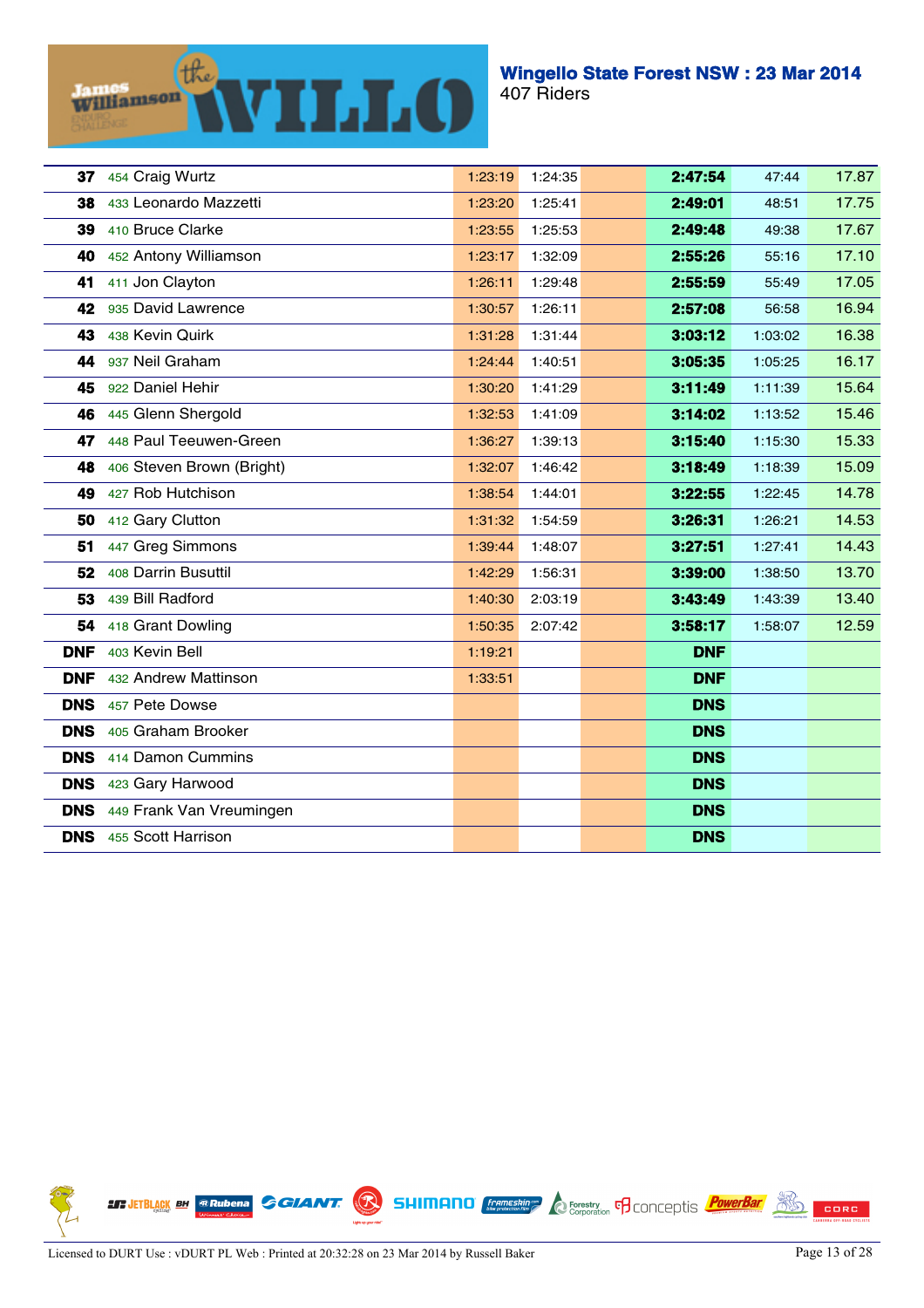

| <b>50KMS Masters Female 40+</b> : 2 Laps in Category : 5 Riders : 50 Kms Total |         |         |                  |             |                 |               |
|--------------------------------------------------------------------------------|---------|---------|------------------|-------------|-----------------|---------------|
| <b>Place No. Name</b>                                                          | Lap 1   | Lap2    | Lap <sub>3</sub> | <b>Time</b> | <b>Time Dif</b> | <b>Av Spd</b> |
| 574 Katrina Skellern                                                           | 1:23:10 | 1:25:58 |                  | 2:49:08     |                 | 17.74         |
| 2 942 Erica Galea                                                              | 1:22:45 | 1:28:25 |                  | 2:51:10     | 2:02            | 17.53         |
| <b>3</b> 572 Fiona Dick                                                        | 1:26:06 | 1:25:13 |                  | 2:51:19     | 2:11            | 17.51         |
| 571 Helen Curtis<br>4                                                          | 1:29:41 | 1:33:23 |                  | 3:03:04     | 13:56           | 16.39         |
| 573 Angelique Geilen<br>5.                                                     | 1:42:08 | 1:37:51 |                  | 3:19:59     | 30:51           | 15.00         |

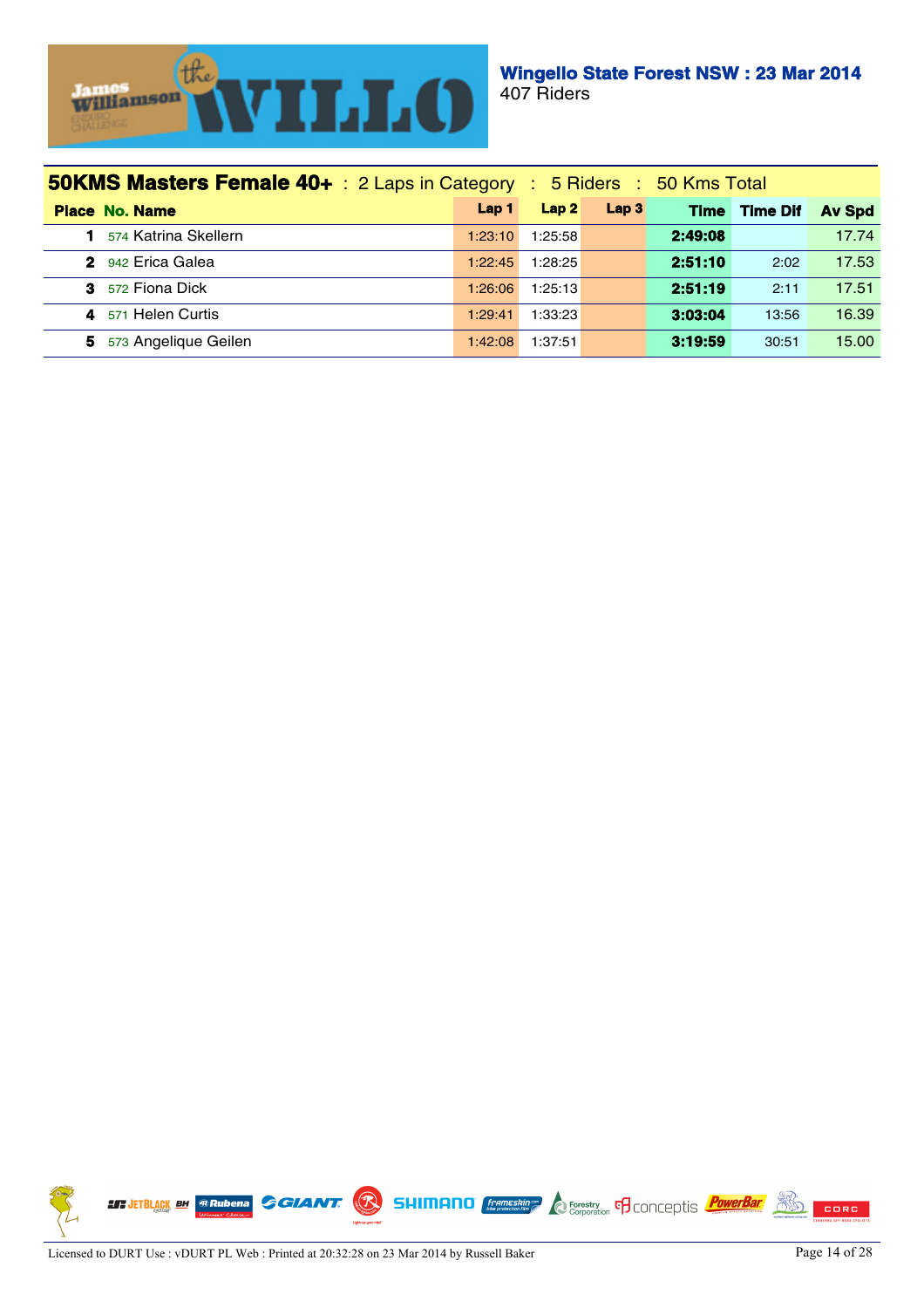

| <b>50Km U19 Male</b> : 2 Laps in Category : 12 Riders : 50 Kms Total |                  |         |                  |             |                 |               |
|----------------------------------------------------------------------|------------------|---------|------------------|-------------|-----------------|---------------|
| <b>Place No. Name</b>                                                | Lap <sub>1</sub> | Lap2    | Lap <sub>3</sub> | <b>Time</b> | <b>Time Dif</b> | <b>Av Spd</b> |
| 346 Jacob van Egmond                                                 | 1:02:00          | 1:01:06 |                  | 2:03:06     |                 | 24.37         |
| $\mathbf{2}$<br>386 Griffin Layton-Scheld                            | 1:05:51          | 1:05:01 |                  | 2:10:52     | 7:46            | 22.92         |
| 383 Tom Daniher<br>3                                                 | 1:05:38          | 1:06:02 |                  | 2:11:40     | 8:34            | 22.78         |
| 385 Joshua Flavell<br>4                                              | 1:07:35          | 1:10:36 |                  | 2:18:11     | 15:05           | 21.71         |
| 5<br>382 Josh Daniher                                                | 1:09:14          | 1:11:02 |                  | 2:20:16     | 17:10           | 21.39         |
| 6<br>391 Jese Webb                                                   | 1:10:34          | 1:13:25 |                  | 2:23:59     | 20:53           | 20.84         |
| 7<br>381 tearloch carr                                               | 1:12:17          | 1:16:48 |                  | 2:29.05     | 25:59           | 20.12         |
| 8<br>388 Patrick Mazzetti                                            | 1:13:59          | 1:15:55 |                  | 2:29:54     | 26:48           | 20.01         |
| 9<br>389 Blake Shergold                                              | 1:14:16          | 1:20:32 |                  | 2:34:48     | 31:42           | 19.38         |
| 10<br>384 Sam Dyne                                                   | 1:18:39          | 1:24:43 |                  | 2:43:22     | 40:16           | 18.36         |
| 387 Darcy Longworth<br>11                                            | 1:26:15          | 1:42:38 |                  | 3:08:53     | 1:05:47         | 15.88         |
| <b>DNF</b><br>390 David Soto                                         | 1:36:22          |         |                  | <b>DNF</b>  |                 |               |

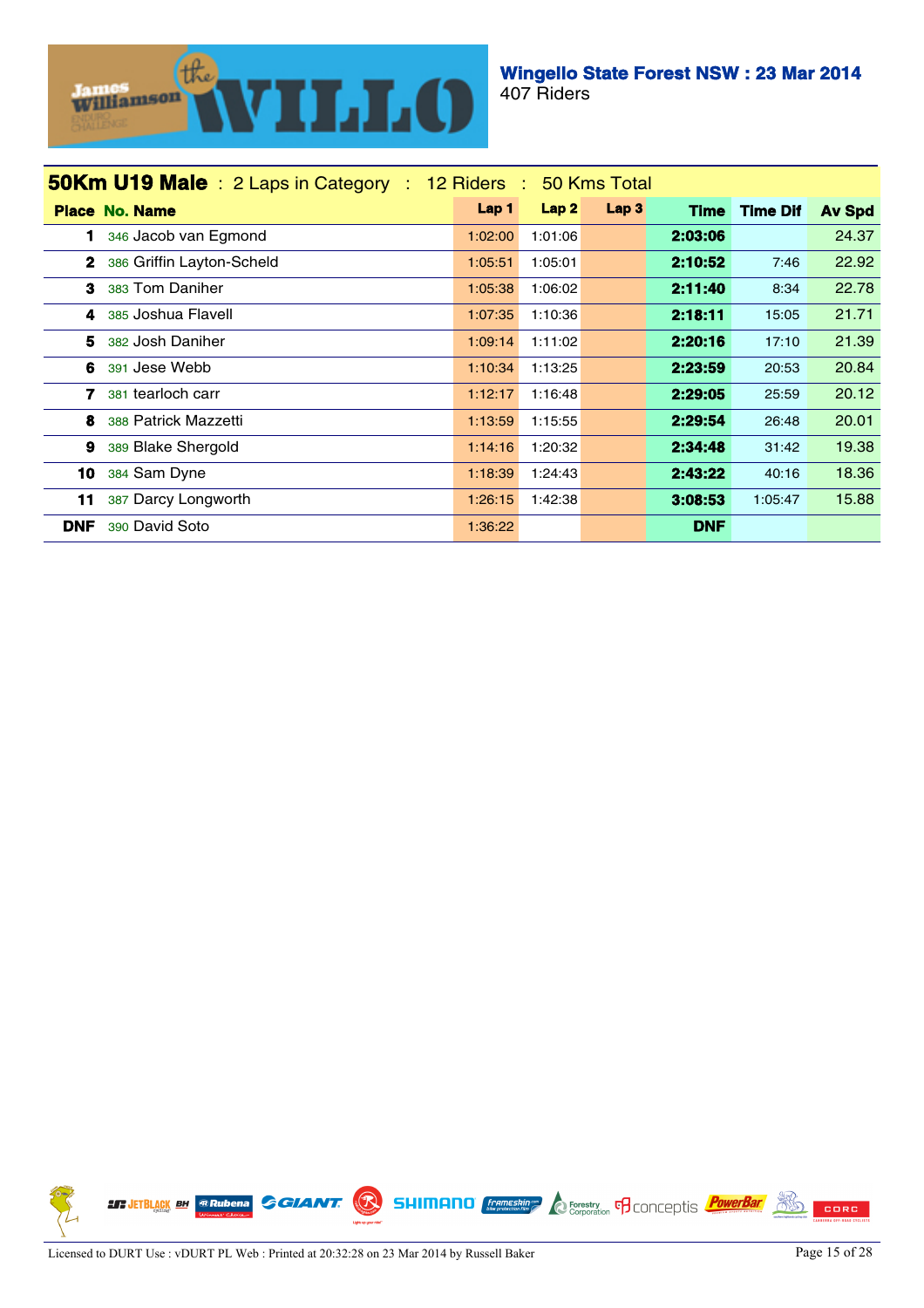

| <b>50Km U19 Female</b> : 2 Laps in Category : 2 Riders : 50 Kms Total |         |                   |                  |             |          |               |
|-----------------------------------------------------------------------|---------|-------------------|------------------|-------------|----------|---------------|
| <b>Place No. Name</b>                                                 | Lap 1   | Lap2              | Lap <sub>3</sub> | <b>Time</b> | Time Dif | <b>Av Spd</b> |
| 938 Sara Mills                                                        |         | $1:19:59$ 1:13:30 |                  | 2:33:29     |          | 19.55         |
| <b>2</b> 203 Lucy Brearley                                            | 1:25:46 | 1:30:29           |                  | 2:56:15     | 22:46    | 17.02         |

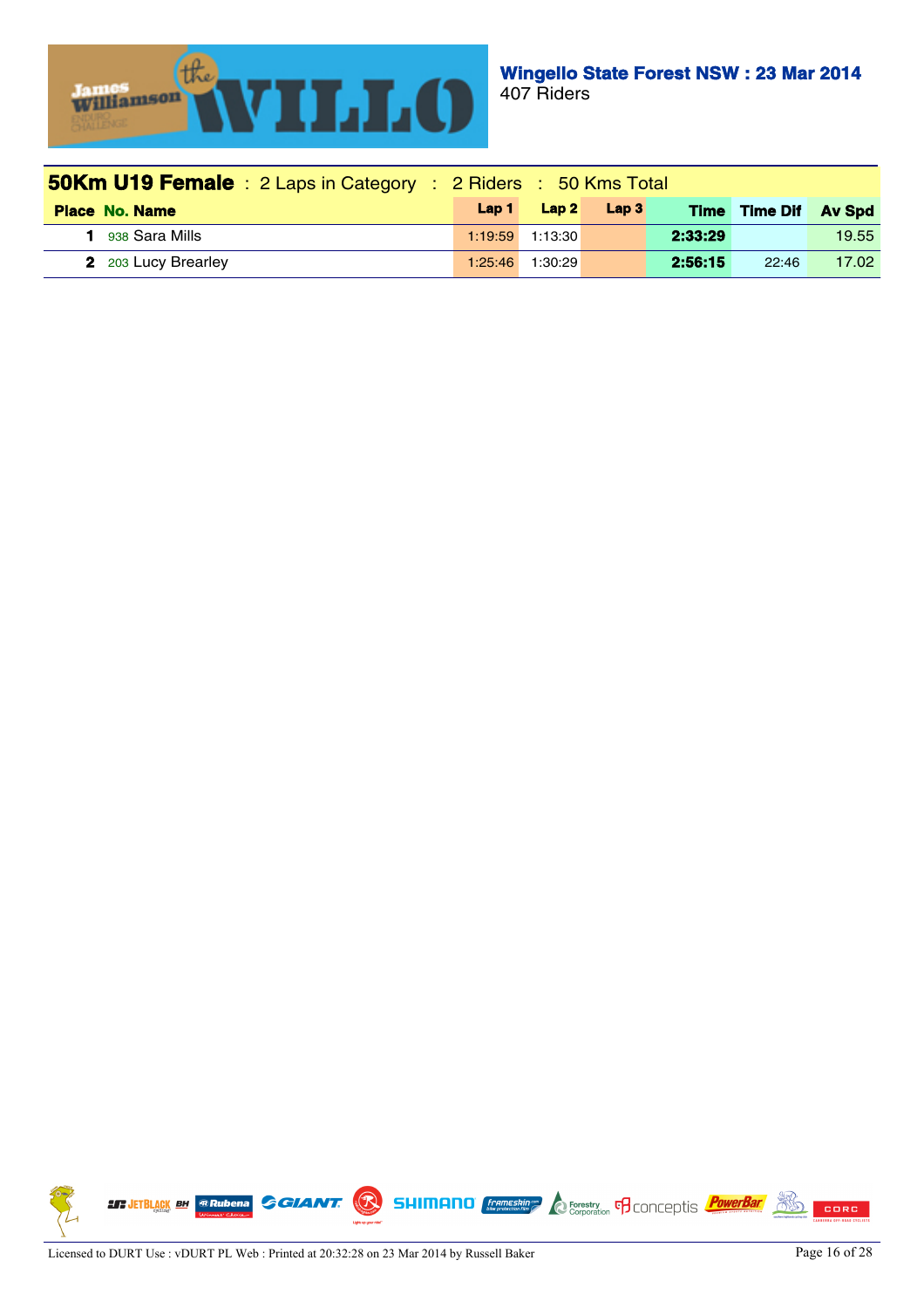

| <b>50KM Supermasters Male</b> : 2 Laps in Category :<br>30 Riders : 50 Kms Total |                        |         |                  |                  |             |                 |               |
|----------------------------------------------------------------------------------|------------------------|---------|------------------|------------------|-------------|-----------------|---------------|
|                                                                                  | <b>Place No. Name</b>  | Lap 1   | Lap <sub>2</sub> | Lap <sub>3</sub> | <b>Time</b> | <b>Time Dif</b> | <b>Av Spd</b> |
| 1.                                                                               | 471 Ian King           | 1:05:48 | 1:06:14          |                  | 2:12:02     |                 | 22.72         |
| 2                                                                                | 464 Aidan Coker        | 1:06:03 | 1:06:27          |                  | 2:12:30     | 0:28            | 22.64         |
| 3                                                                                | 463 Michael Cady       | 1:09:08 | 1:09:40          |                  | 2:18:48     | 6:46            | 21.61         |
| 4                                                                                | 486 Gwyn Tavener-Smith | 1:15:49 | 1:12:41          |                  | 2:28:30     | 16:28           | 20.20         |
| 5                                                                                | 482 Gary Sheehy        | 1:16:55 | 1:16:32          |                  | 2:33:27     | 21:25           | 19.55         |
| 6                                                                                | 474 Malcolm Lynn       | 1:17:21 | 1:16:28          |                  | 2:33:49     | 21:47           | 19.50         |
| 7                                                                                | 468 Terry Hunt         | 1:18:11 | 1:18:43          |                  | 2:36:54     | 24:52           | 19.12         |
| 8                                                                                | 484 Marko Sibila       | 1:17:55 | 1:20:11          |                  | 2:38:06     | 26:04           | 18.98         |
| 9                                                                                | 472 Garry Klap         | 1:18:59 | 1:21:19          |                  | 2:40:18     | 28:16           | 18.71         |
| 10                                                                               | 481 Richard Sevens     | 1:22:26 | 1:22:10          |                  | 2:44:36     | 32:34           | 18.23         |
| 11                                                                               | 479 Steve Poulton      | 1:22:07 | 1:22:31          |                  | 2:44:38     | 32:36           | 18.22         |
| 12                                                                               | 475 Tim Manton         | 1:21:56 | 1:25:14          |                  | 2:47:10     | 35:08           | 17.95         |
| 13                                                                               | 476 Gareth McKeen      | 1:23:16 | 1:26:57          |                  | 2:50:13     | 38:11           | 17.62         |
| 14                                                                               | 308 Greg Cady          | 1:23:46 | 1:27:05          |                  | 2:50:51     | 38:49           | 17.56         |
| 15                                                                               | 461 Gary Bell          | 1:28:35 | 1:27:18          |                  | 2:55:53     | 43:51           | 17.06         |
| 16                                                                               | 948 Lachlan Smith      | 1:29:43 | 1:34:12          |                  | 3:03:55     | 51:53           | 16.31         |
| 17                                                                               | 905 Geoff Kemp         | 1:30:43 | 1:34:55          |                  | 3:05:38     | 53:36           | 16.16         |
| 18                                                                               | 480 Richard Pullinger  | 1:25:17 | 1:41:17          |                  | 3:06:34     | 54:32           | 16.08         |
| 19                                                                               | 485 Michael Tass       | 1:29:18 | 1:39:28          |                  | 3:08:46     | 56:44           | 15.89         |
| 20                                                                               | 469 Peter Irwin        | 1:26:51 | 1:41:55          |                  | 3:08:46     | 56:44           | 15.89         |
| 21                                                                               | 477 Blair Munford      | 1:31:16 | 1:49:57          |                  | 3:21:13     | 1:09:11         | 14.91         |
| 22                                                                               | 487 Barry Whitton      | 1:39:11 | 1:45:10          |                  | 3:24.21     | 1:12:19         | 14.68         |
| 23                                                                               | 470 Bernard Kelly      | 1:34:05 | 1:56:37          |                  | 3:30:42     | 1:18:40         | 14.24         |
| <b>DNF</b>                                                                       | 466 Kevin Donovan      | 1:19:20 |                  |                  | <b>DNF</b>  |                 |               |
| <b>DNF</b>                                                                       | 478 Peter O'Neill      | 1:37:55 |                  |                  | <b>DNF</b>  |                 |               |
| <b>DNF</b>                                                                       | 462 Kevin Butler       | 1:40:24 |                  |                  | <b>DNF</b>  |                 |               |
| <b>DNF</b>                                                                       | 473 Karim Kooros       | 1:42:53 |                  |                  | <b>DNF</b>  |                 |               |
| <b>DNS</b>                                                                       | 465 Mark Cranston      |         |                  |                  | <b>DNS</b>  |                 |               |
| <b>DNS</b>                                                                       | 467 John Fredericks    |         |                  |                  | <b>DNS</b>  |                 |               |
| <b>DNS</b>                                                                       | 483 Colin Shipard      |         |                  |                  | <b>DNS</b>  |                 |               |

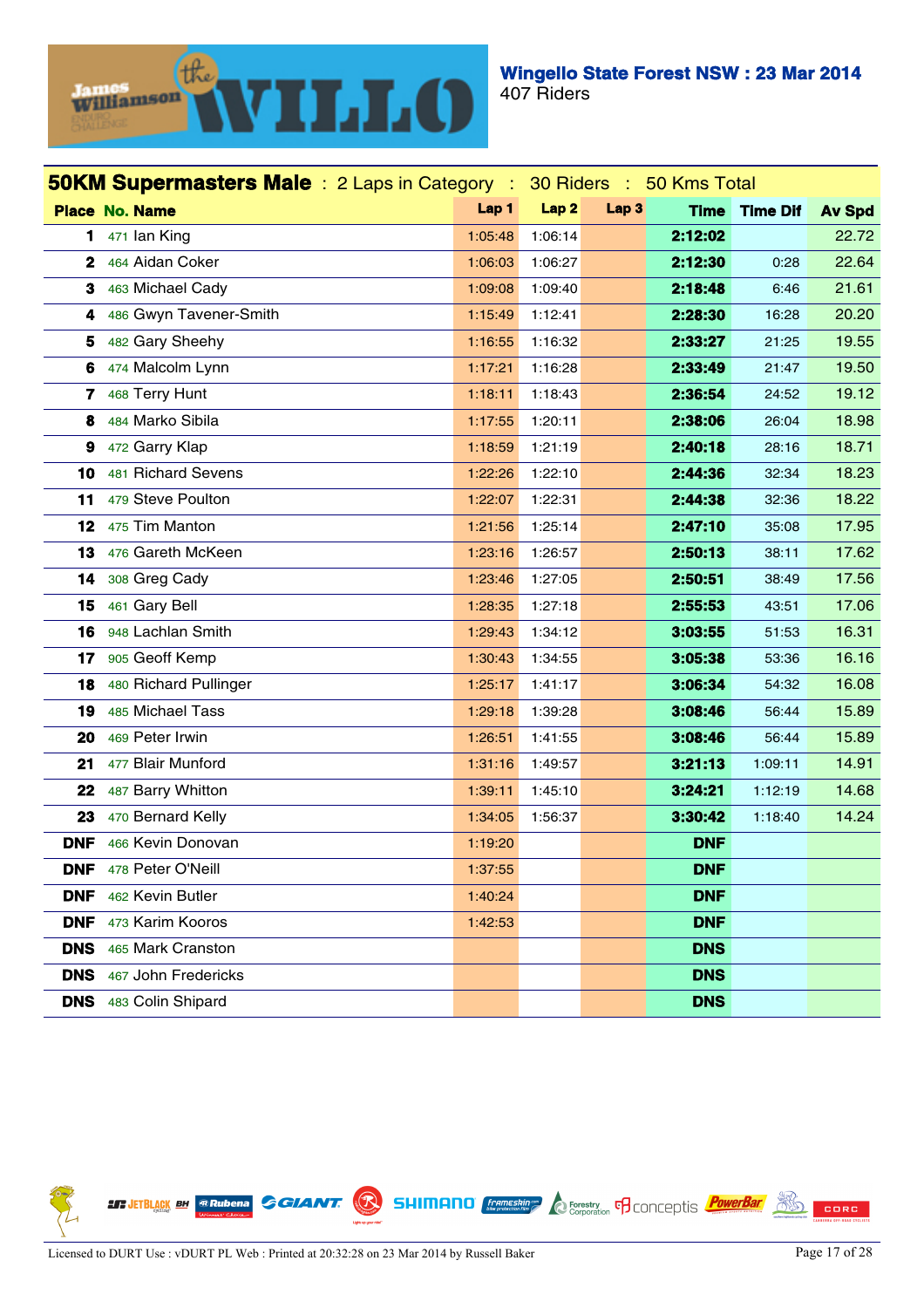

| <b>50KM Single Speed Male Open</b> : 2 Laps in Category : 3 Riders : 50 Kms Total |         |         |                  |             |                 |               |  |
|-----------------------------------------------------------------------------------|---------|---------|------------------|-------------|-----------------|---------------|--|
| <b>Place No. Name</b>                                                             | Lap 1   | Lap2    | Lap <sub>3</sub> | <b>Time</b> | <b>Time Dif</b> | <b>Av Spd</b> |  |
| 1 926 Stephen Tomczyk                                                             | 1:05:55 | 1:06:05 |                  | 2:12:00     |                 | 22.73         |  |
| 2 281 Mike Contre                                                                 | 1:11:51 | 1:11:05 |                  | 2:22:56     | 10:56           | 20.99         |  |
| 3 272 Ben Jones                                                                   | 1:17:35 | 1:21:19 |                  | 2:38:54     | 26:54           | 18.88         |  |

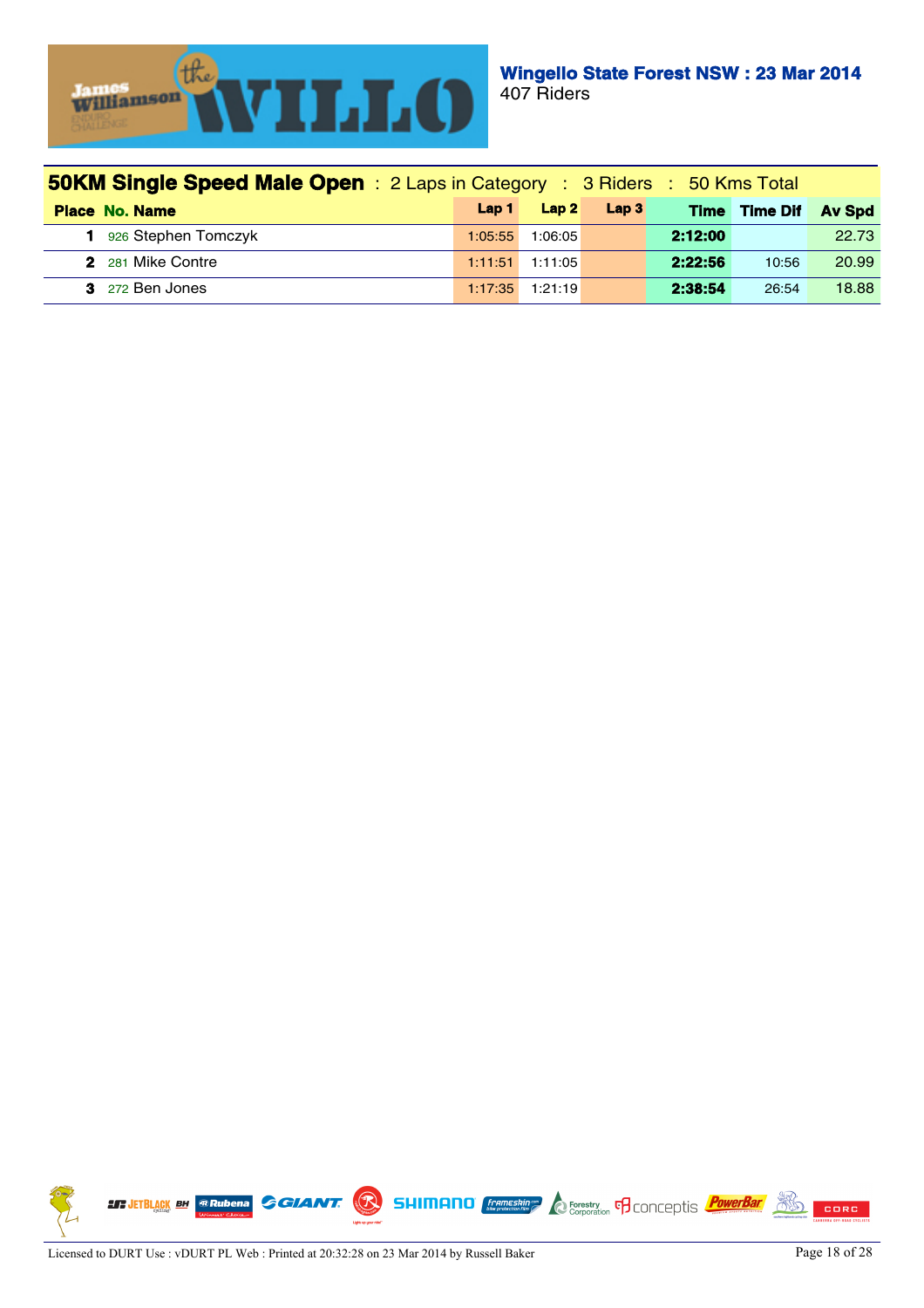

| <b>50KM Single Speed 40+</b> : 2 Laps in Category : 7 Riders : 50 Kms Total |                  |                  |                  |             |                 |               |
|-----------------------------------------------------------------------------|------------------|------------------|------------------|-------------|-----------------|---------------|
| <b>Place No. Name</b>                                                       | Lap <sub>1</sub> | Lap <sub>2</sub> | Lap <sub>3</sub> | <b>Time</b> | <b>Time Dif</b> | <b>Av Spd</b> |
| 274 Richard Peil                                                            | 1:09:45          | 1:06:26          |                  | 2:16:11     |                 | 22.03         |
| 2 271 Luke Ingram                                                           | 1:10:27          | 1:09:26          |                  | 2:19:53     | 3:42            | 21.45         |
| З.<br>270 Brendan Den                                                       | 1:07:44          | 1:13:03          |                  | 2:20:47     | 4:36            | 21.31         |
| 277 Phil White<br>4                                                         | 1:10:08          | 1:11:34          |                  | 2:21:42     | 5:31            | 21.17         |
| 5.<br>275 Hector Vivas                                                      | 1:13:51          | 1:11:39          |                  | 2:25:30     | 9:19            | 20.62         |
| 6<br>273 Tim Knowles                                                        | 1:24:42          | 1:26:45          |                  | 2:51:27     | 35:16           | 17.50         |
| 276 David West                                                              | 1:34:44          | 1:18:06          |                  | 2:52:50     | 36:39           | 17.36         |

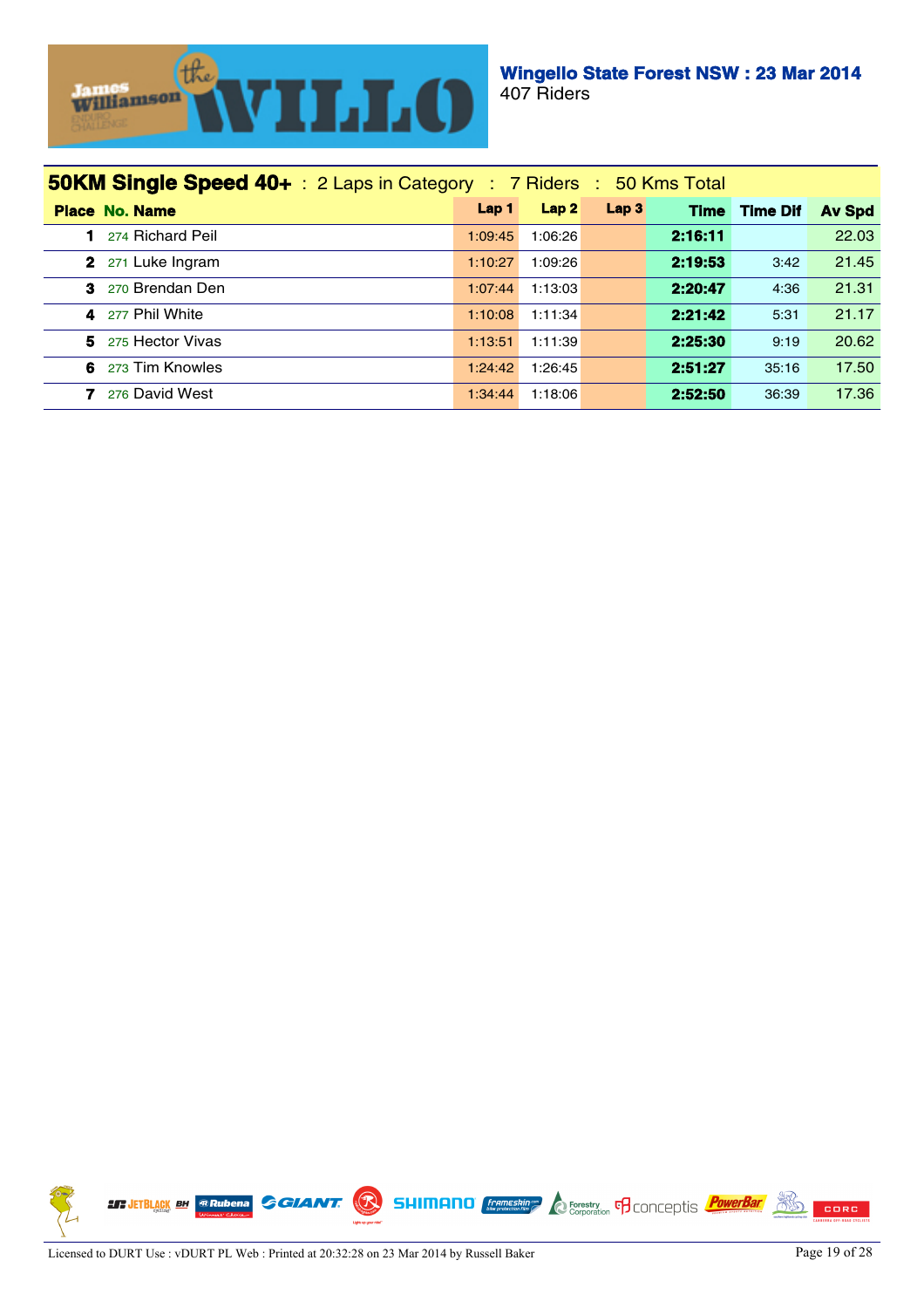

| 25KM U17 Male: 1 Laps in Category: 11 Riders: 25 Kms Total |                  |      |                  |             |                 |               |
|------------------------------------------------------------|------------------|------|------------------|-------------|-----------------|---------------|
| <b>Place No. Name</b>                                      | Lap <sub>1</sub> | Lap2 | Lap <sub>3</sub> | <b>Time</b> | <b>Time Dif</b> | <b>Av Spd</b> |
| 1 624 Liam Dooley                                          | 1:08:39          |      |                  | 1:08:39     |                 | 21.85         |
| 2 626 Chris Hinds                                          | 1:12:53          |      |                  | 1:12:53     | 4:14            | 20.58         |
| 3 623 Hugh Dawkins                                         | 1:13:21          |      |                  | 1:13:21     | 4:42            | 20.45         |
| 4 627 Harrison Lynam                                       | 1:21:05          |      |                  | 1:21:05     | 12:26           | 18.50         |
| 5 901 Harry Kooros                                         | 1:21:45          |      |                  | 1:21:45     | 13:06           | 18.35         |
| 621 Murphy Carr<br>6                                       | 1:21:49          |      |                  | 1:21:49     | 13:10           | 18.33         |
| 7.<br>936 Kooper Smith                                     | 1:30:32          |      |                  | 1:30:32     | 21:53           | 16.57         |
| 8<br>904 Callum Clayton                                    | 1:31:23          |      |                  | 1:31.23     | 22:44           | 16.41         |
| 622 Thomas Cassidy<br>9                                    | 1:32:32          |      |                  | 1:32:32     | 23:53           | 16.21         |
| 625 James Flood<br>10.                                     | 1:53:56          |      |                  | 1:53:56     | 45:17           | 13.17         |
| 629 Brad Van Vreumingen<br><b>DNS</b>                      |                  |      |                  | <b>DNS</b>  |                 |               |

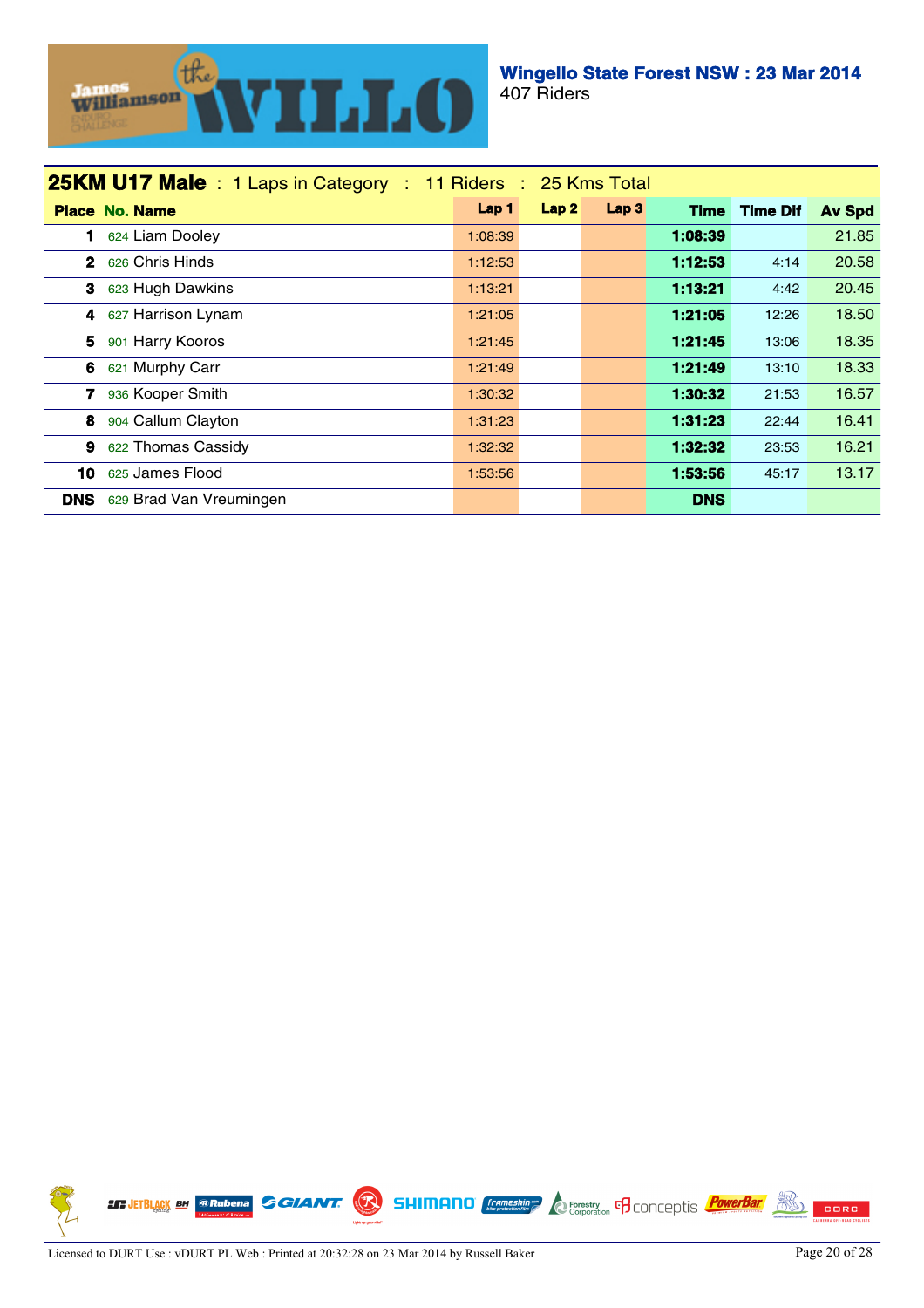

| <b>25KM U15 Male</b> : 1 Laps in Category : 13 Riders : 25 Kms Total |         |                  |                  |             |                 |               |
|----------------------------------------------------------------------|---------|------------------|------------------|-------------|-----------------|---------------|
| <b>Place No. Name</b>                                                | Lap 1   | Lap <sub>2</sub> | Lap <sub>3</sub> | <b>Time</b> | <b>Time Dif</b> | <b>Av Spd</b> |
| 649 Ben Metcalfe<br>1                                                | 1:04:16 |                  |                  | 1:04:16     |                 | 23.34         |
| $\mathbf{2}$<br>648 Riley King                                       | 1:08:43 |                  |                  | 1:08:43     | 4:27            | 21.83         |
| 643 Charlie Brodie<br>3                                              | 1:09:16 |                  |                  | 1:09:16     | 5:00            | 21.66         |
| 4 902 Eligh Morris                                                   | 1:15:09 |                  |                  | 1:15:09     | 10:53           | 19.96         |
| 925 Matthew TOMCZYK<br>5.                                            | 1:17:09 |                  |                  | 1:17:09     | 12:53           | 19.44         |
| 651 Edward Quince<br>6.                                              | 1:19:45 |                  |                  | 1:19:45     | 15:29           | 18.81         |
| 646 Lachie Hinds<br>7.                                               | 1:20:01 |                  |                  | 1:20.01     | 15:45           | 18.75         |
| 652 Jack Strachan<br>8.                                              | 1:22:17 |                  |                  | 1:22:17     | 18:01           | 18.23         |
| 644 Cameron Butcher<br>9                                             | 1:22:33 |                  |                  | 1:22:33     | 18:17           | 18.17         |
| 10 645 Kye Edwards                                                   | 1:25:19 |                  |                  | 1:25:19     | 21:03           | 17.58         |
| 628 Ryan Shergold<br>11                                              | 1:32:05 |                  |                  | 1:32:05     | 27:49           | 16.29         |
| 642 Jaxson Boyle<br>12                                               | 1:34:18 |                  |                  | 1:34:18     | 30:02           | 15.91         |
| <b>DNS</b><br>641 Finnlay Bidewell                                   |         |                  |                  | <b>DNS</b>  |                 |               |

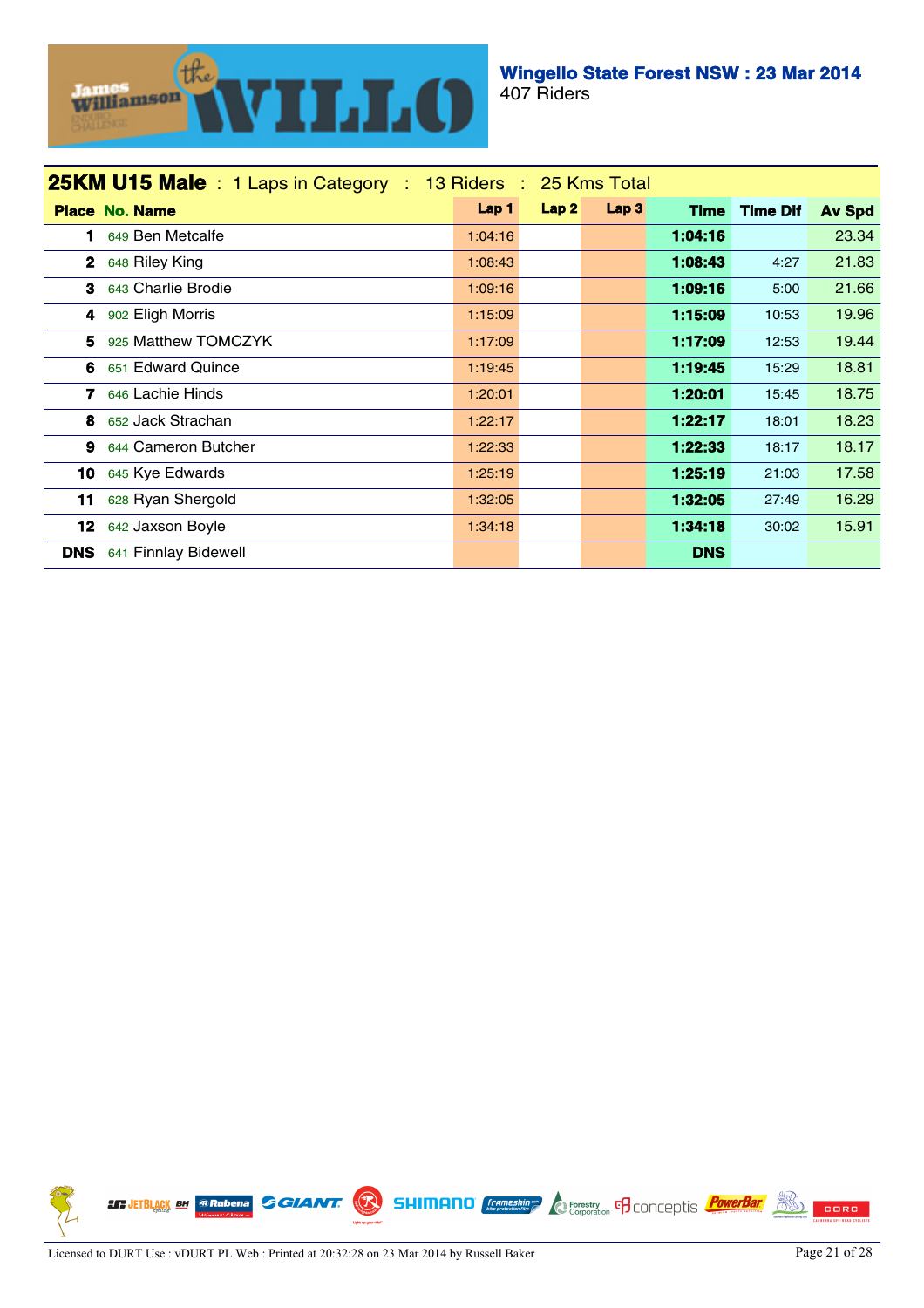

| <b>25Km U15 U17 Female</b> : 1 Laps in Category : 2 Riders : 25 Kms Total |         |      |                  |         |                      |       |
|---------------------------------------------------------------------------|---------|------|------------------|---------|----------------------|-------|
| <b>Place No. Name</b>                                                     | Lap 1   | Lap2 | Lap <sub>3</sub> |         | Time Time Dif Av Spd |       |
| 761 Alysha McNee-Darrach                                                  | 1:28:00 |      |                  | 1:28:00 |                      | 17.05 |
| 2 762 Sonya McNee-Darrach                                                 | 1:46:40 |      |                  | 1:46:40 | 18:40                | 14.06 |

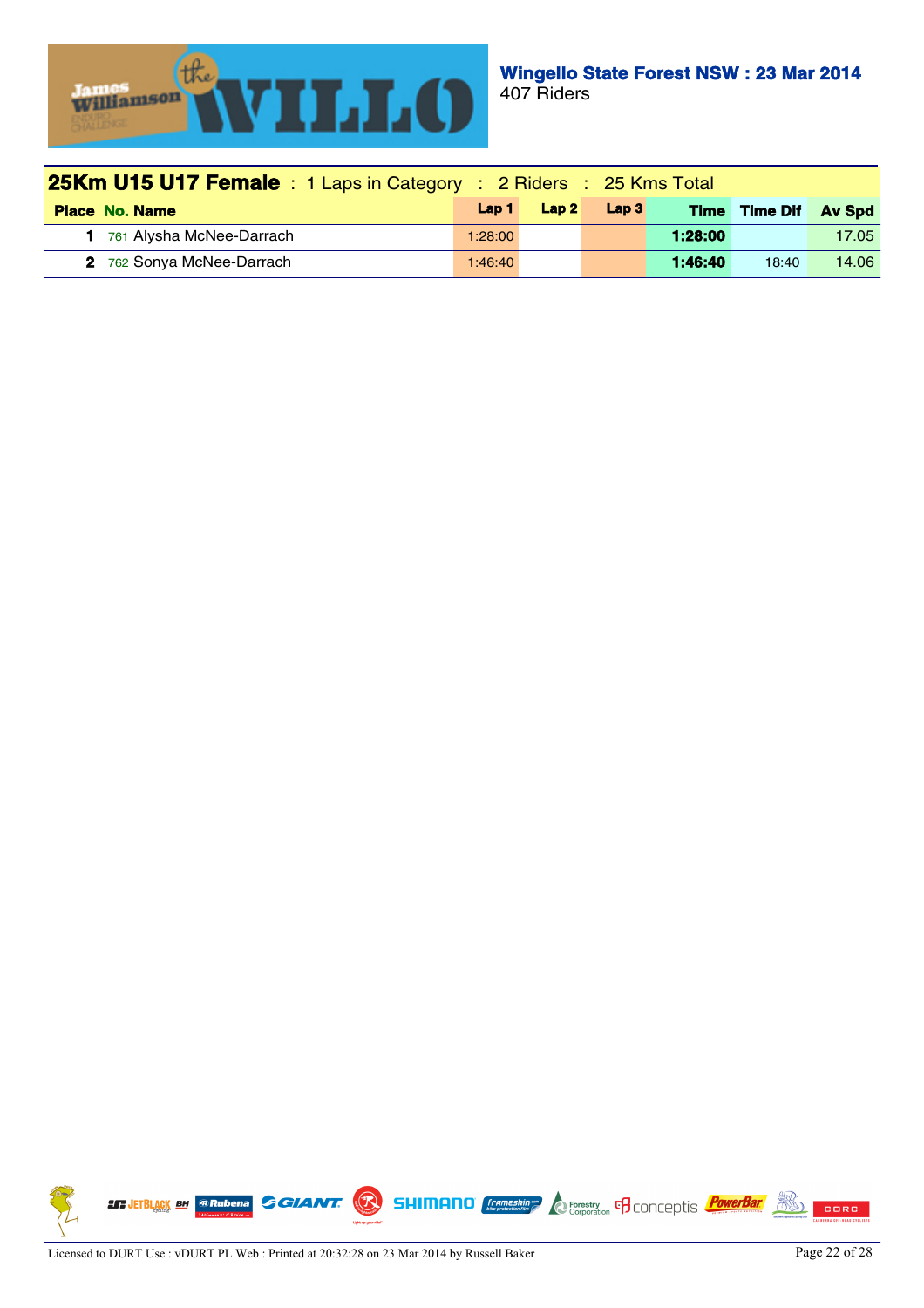

|                 | <b>25Km Male Masters</b> : 1 Laps in Category : 25 Riders : 25 Kms Total |         |      |                  |             |                 |               |
|-----------------|--------------------------------------------------------------------------|---------|------|------------------|-------------|-----------------|---------------|
|                 | <b>Place No. Name</b>                                                    | Lap 1   | Lap2 | Lap <sub>3</sub> | <b>Time</b> | <b>Time Dif</b> | <b>Av Spd</b> |
| 1.              | 402 Andrew Beevors                                                       | 1:11:14 |      |                  | 1:11:14     |                 | 21.06         |
|                 | 2 669 Michael Gillan                                                     | 1:12:15 |      |                  | 1:12:15     | 1:01            | 20.76         |
| 3               | 661 Roger Bloor                                                          | 1:14:10 |      |                  | 1:14:10     | 2:56            | 20.22         |
|                 | 4 677 Darren Puckett                                                     | 1:14:39 |      |                  | 1:14:39     | 3:25            | 20.09         |
| 5               | 664 Grant Christmas                                                      | 1:16:10 |      |                  | 1:16:10     | 4:56            | 19.69         |
| 6               | 670 Mark Hillyer                                                         | 1:17:16 |      |                  | 1:17:16     | 6:02            | 19.41         |
|                 | 7 679 lan Whitton                                                        | 1:19:38 |      |                  | 1:19:38     | 8:24            | 18.84         |
| 8               | 930 Craig Harmer                                                         | 1:24:03 |      |                  | 1:24:03     | 12:49           | 17.85         |
| 9               | 665 Greg Clark                                                           | 1:24:31 |      |                  | 1:24:31     | 13:17           | 17.75         |
| 10              | 945 Rob Webb                                                             | 1:24:34 |      |                  | 1:24:34     | 13:20           | 17.74         |
| 11              | 667 Geoff Edwards                                                        | 1:25:21 |      |                  | 1:25:21     | 14:07           | 17.57         |
| 12 <sub>2</sub> | 674 Chris O'Brien                                                        | 1:25:55 |      |                  | 1:25:55     | 14:41           | 17.46         |
| 13              | 671 Jacob Klap                                                           | 1:26:58 |      |                  | 1:26:58     | 15:44           | 17.25         |
| 14              | 931 Paul Usher                                                           | 1:29:26 |      |                  | 1:29:26     | 18:12           | 16.77         |
| 15              | 672 Graeme Lynam                                                         | 1:30:03 |      |                  | 1:30:03     | 18:49           | 16.66         |
| 16              | 678 Dean Simes                                                           | 1:33:43 |      |                  | 1:33.43     | 22:29           | 16.01         |
| 17              | 676 Steve Prott                                                          | 1:34:49 |      |                  | 1:34:49     | 23:35           | 15.82         |
| 18              | 949 Matthew Smith                                                        | 1:39:19 |      |                  | 1:39:19     | 28:05           | 15.10         |
| 19              | 675 Darren Pritchett                                                     | 1:53:49 |      |                  | 1:53:49     | 42:35           | 13.18         |
| <b>DNF</b>      | 668 Peter Flood                                                          |         |      |                  | <b>DNF</b>  |                 |               |
| <b>DNF</b>      | 903 Colin Balk                                                           |         |      |                  | <b>DNF</b>  |                 |               |
| <b>DNS</b>      | 662 Christopher Bowell                                                   |         |      |                  | <b>DNS</b>  |                 |               |
| <b>DNS</b>      | 663 Andrew Chamberlain                                                   |         |      |                  | <b>DNS</b>  |                 |               |
| <b>DNS</b>      | 666 Geoff Duxfield                                                       |         |      |                  | <b>DNS</b>  |                 |               |
|                 | <b>DNS</b> 673 Jeremy Maitland                                           |         |      |                  | <b>DNS</b>  |                 |               |

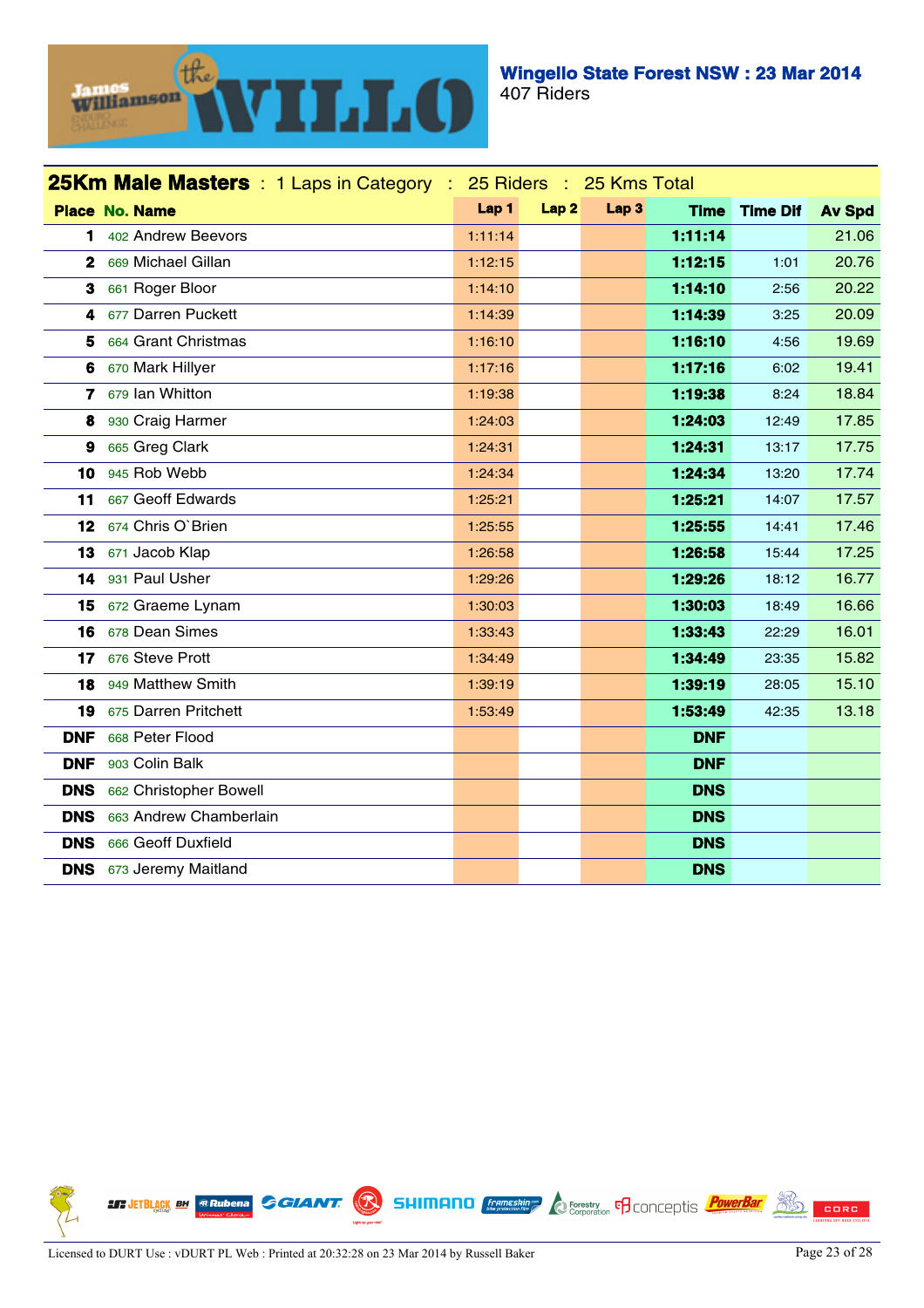

| <b>25Km Female Masters</b> : 1 Laps in Category : 20 Riders : 25 Kms Total |                              |         |                  |                  |             |                 |               |
|----------------------------------------------------------------------------|------------------------------|---------|------------------|------------------|-------------|-----------------|---------------|
|                                                                            | <b>Place No. Name</b>        | Lap 1   | Lap <sub>2</sub> | Lap <sub>3</sub> | <b>Time</b> | <b>Time Dif</b> | <b>Av Spd</b> |
| 1.                                                                         | 929 Anthea Couvee            | 1:29:24 |                  |                  | 1:29:24     |                 | 16.78         |
|                                                                            | 2 776 Kylie Dent             | 1:30:36 |                  |                  | 1:30:36     | 1:12            | 16.56         |
| 3                                                                          | 771 Alison Anderson          | 1:30:47 |                  |                  | 1:30:47     | 1:23            | 16.52         |
| 4                                                                          | 783 Raynie McNee             | 1:31:15 |                  |                  | 1:31:15     | 1:51            | 16.44         |
| 5.                                                                         | 785 Lisa Peters              | 1:31:34 |                  |                  | 1:31:34     | 2:10            | 16.38         |
|                                                                            | 6 780 Dawn Hinds             | 1:32:16 |                  |                  | 1:32:16     | 2:52            | 16.26         |
|                                                                            | 7 782 Marlene Lynam          | 1:41:13 |                  |                  | 1:41:13     | 11:49           | 14.82         |
| 8                                                                          | 788 Beverly Tyler            | 1:43:49 |                  |                  | 1:43:49     | 14:25           | 14.45         |
| 9                                                                          | 781 Christine Irwin          | 1:48:31 |                  |                  | 1:48:31     | 19:07           | 13.82         |
| 10                                                                         | 773 Nicole Caldwell          | 1:49:25 |                  |                  | 1:49:25     | 20:01           | 13.71         |
| 11                                                                         | 784 Karen Och                | 1:58:20 |                  |                  | 1:58:20     | 28:56           | 12.68         |
|                                                                            | 12 786 Annabelle Quince      | 2:00:28 |                  |                  | 2:00:28     | 31:04           | 12.45         |
|                                                                            | 13 774 Jane Cavanough        | 2:00:30 |                  |                  | 2:00:30     | 31:06           | 12.45         |
| 14                                                                         | 777 Helen Eirth              | 2:08:00 |                  |                  | 2:08:00     | 38:36           | 11.72         |
| 15                                                                         | 779 Jane Foster              | 2:12:48 |                  |                  | 2:12:48     | 43:24           | 11.30         |
| 16                                                                         | 787 Leila Sadler             | 2:21:52 |                  |                  | 2:21:52     | 52:28           | 10.57         |
| <b>DNS</b>                                                                 | 772 Tanya Bosch              |         |                  |                  | <b>DNS</b>  |                 |               |
| <b>DNS</b>                                                                 | 775 Robyn Chamberlain        |         |                  |                  | <b>DNS</b>  |                 |               |
| <b>DNS</b>                                                                 | 778 Karen Evans              |         |                  |                  | <b>DNS</b>  |                 |               |
|                                                                            | <b>DNS</b> 789 Lynne Vaughan |         |                  |                  | <b>DNS</b>  |                 |               |

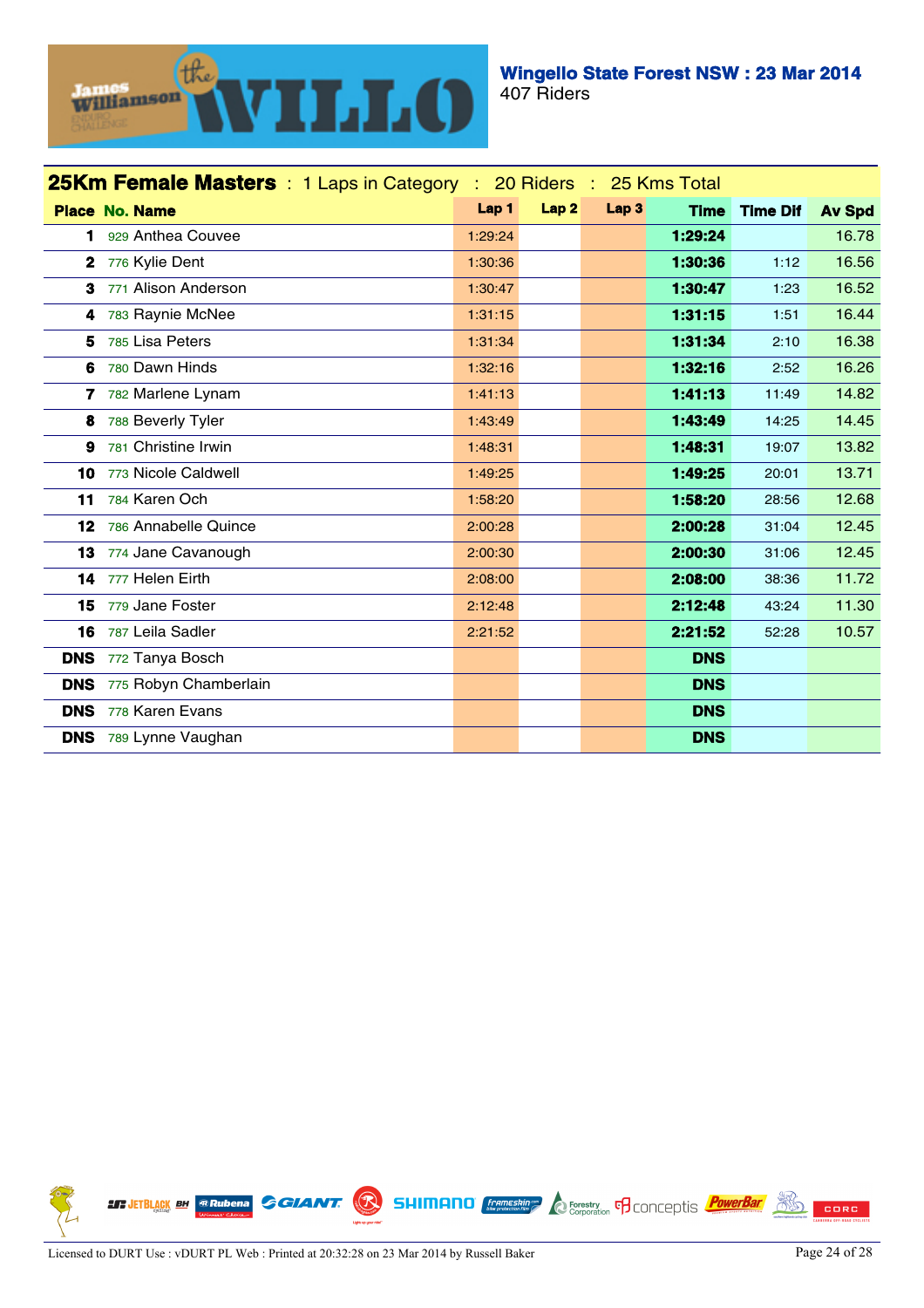

| <b>13Km U17 Male</b> : 1 Laps in Category : 2 Riders : 13 Kms Total |       |      |                  |             |                 |       |  |
|---------------------------------------------------------------------|-------|------|------------------|-------------|-----------------|-------|--|
| <b>Place No. Name</b>                                               | Lap 1 | Lap2 | Lap <sub>3</sub> | <b>Time</b> | Time Dif Av Spd |       |  |
| 1 803 Joshua McCue                                                  | 43:12 |      |                  | 43:12       |                 | 18.06 |  |
| 2 804 Callum Thomas                                                 | 44:58 |      |                  | 44.58       | 1:46            | 17.35 |  |

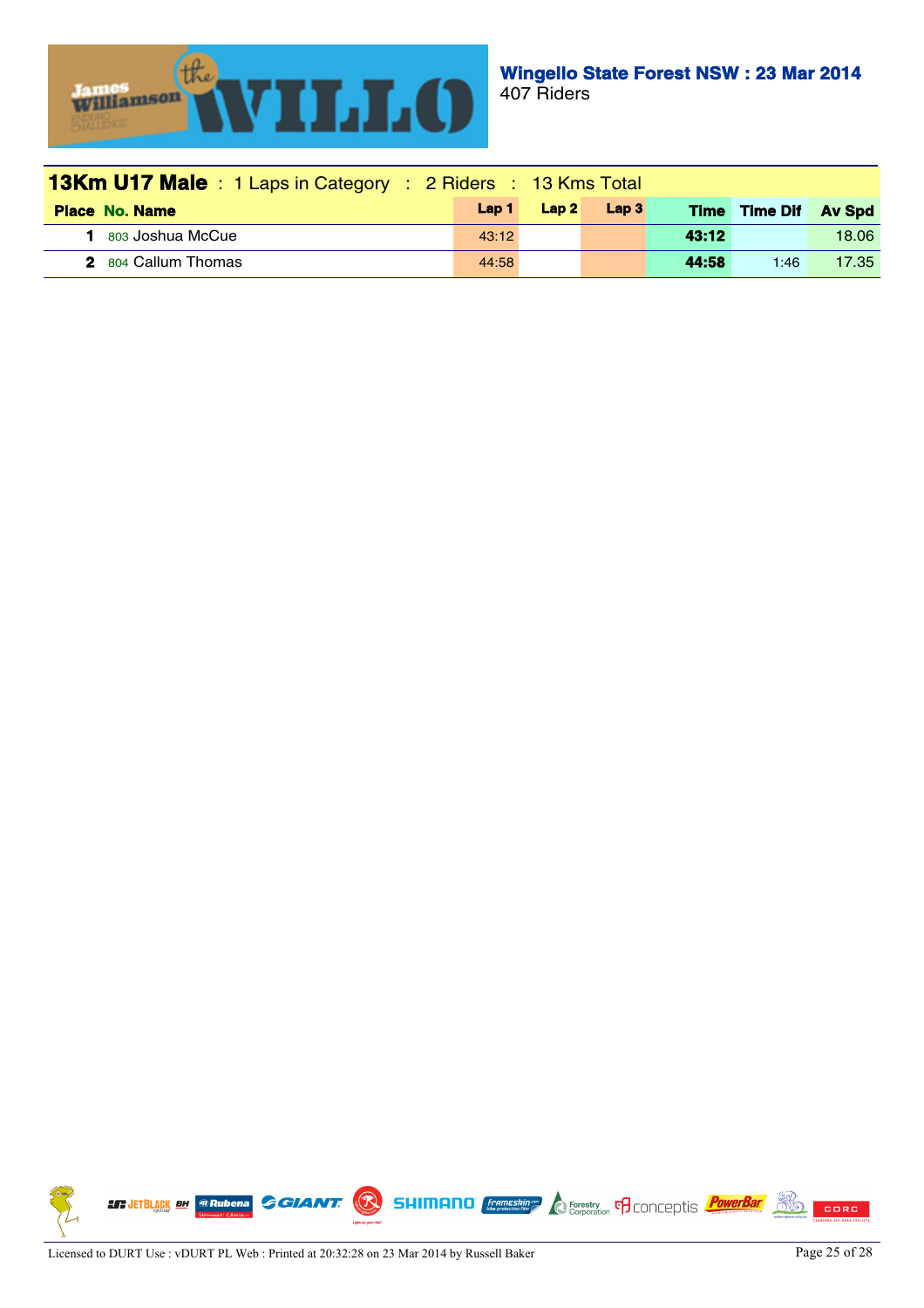

| <b>13Km U15 Male</b> : 1 Laps in Category : 4 Riders : 13 Kms Total |                  |      |                  |             |                 |               |
|---------------------------------------------------------------------|------------------|------|------------------|-------------|-----------------|---------------|
| <b>Place No. Name</b>                                               | Lap <sub>1</sub> | Lap2 | Lap <sub>3</sub> | <b>Time</b> | <b>Time Dif</b> | <b>Av Spd</b> |
| 650 Hugh Munford                                                    | 48:00            |      |                  | 48:00       |                 | 16.25         |
| 2 802 Corey Dennelly                                                | 52:38            |      |                  | 52:38       | 4:38            | 14.82         |
| 3 647 Callum Hourigan                                               | 55:27            |      |                  | 55:27       | 7:27            | 14.07         |
| 801 James Cassidy<br><b>DNF</b>                                     |                  |      |                  | <b>DNF</b>  |                 |               |

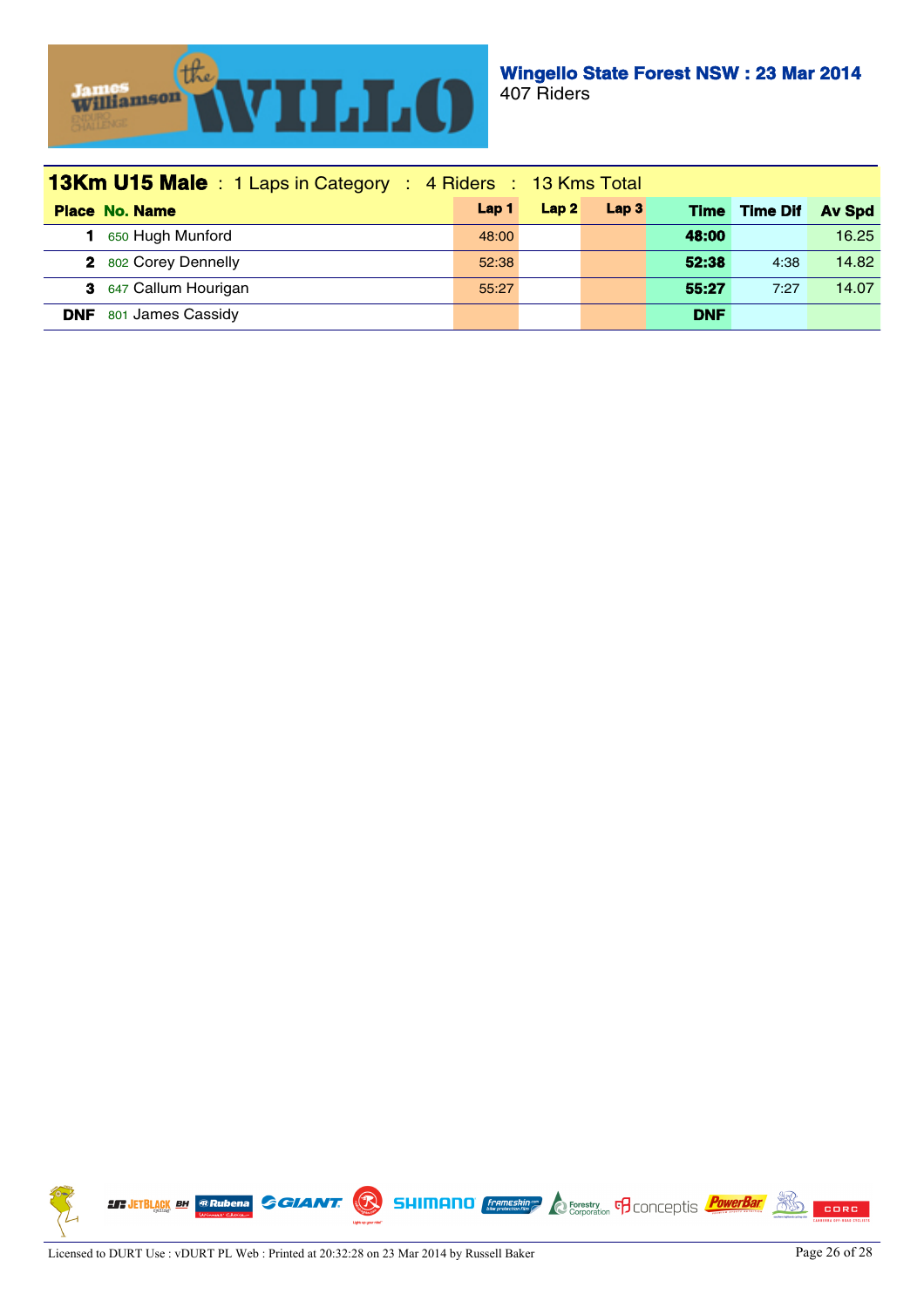

| <b>13KM U13 U15 Female</b> : 1 Laps in Category : 4 Riders : 13 Kms Total |       |      |                  |             |                 |               |
|---------------------------------------------------------------------------|-------|------|------------------|-------------|-----------------|---------------|
| <b>Place No. Name</b>                                                     | Lap 1 | Lap2 | Lap <sub>3</sub> | <b>Time</b> | <b>Time Dif</b> | <b>Av Spd</b> |
| 883 Verity Evans                                                          | 45:51 |      |                  | 45:51       |                 | 17.01         |
| 2 884 Jenna Metcalfe                                                      | 48:08 |      |                  | 48:08       | 2:17            | 16.20         |
| 882 Maizy Evans<br>З.                                                     | 48:52 |      |                  | 48:52       | 3:01            | 15.96         |
| 881 Lucy Cavanough-Quince                                                 | 51:58 |      |                  | 51:58       | 6:07            | 15.01         |